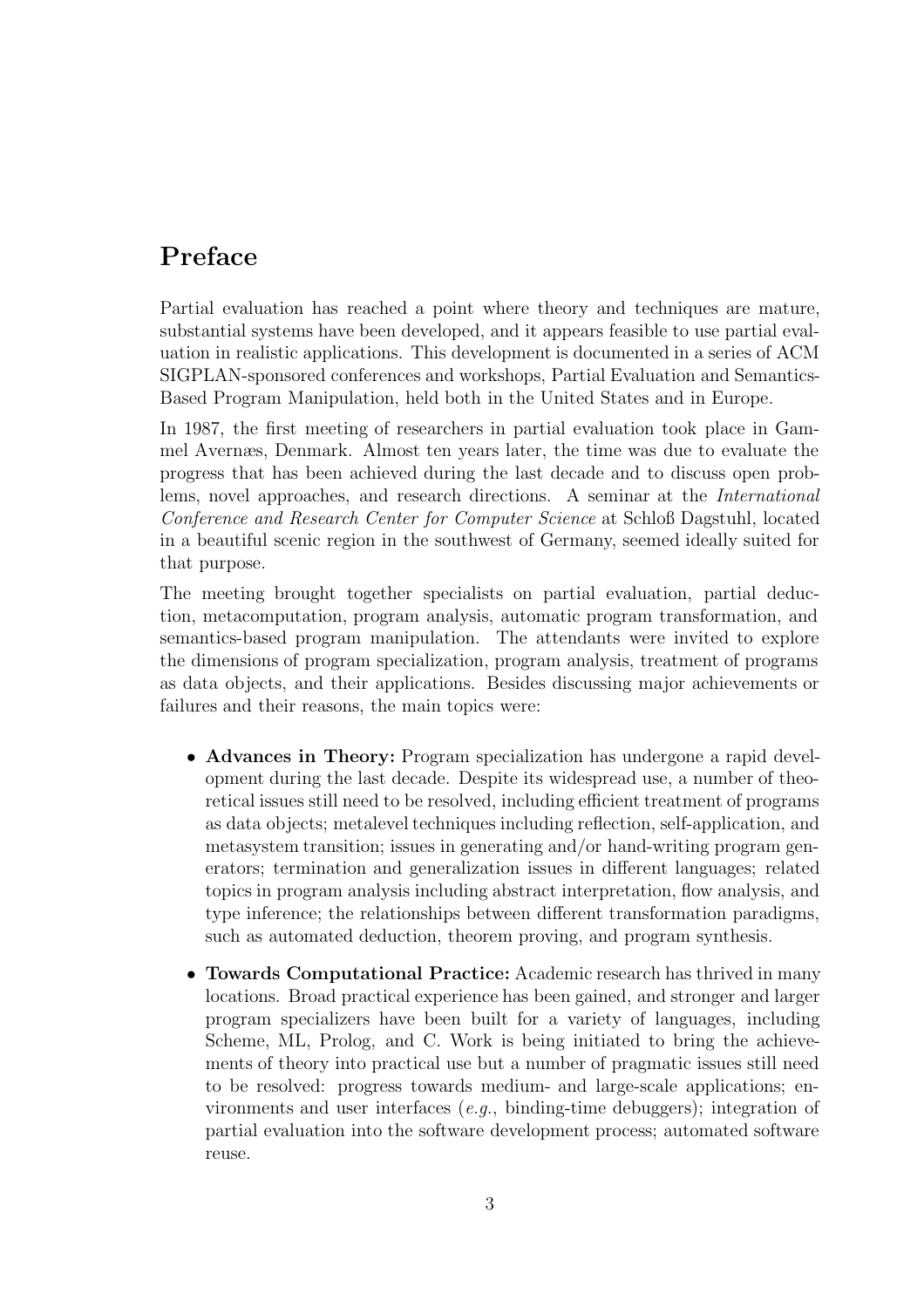• Larger Perspectives: We also wanted to critically assess state-of-the-art techniques, summarize new approaches and insights, and survey challenging problems.

## The Proceedings

All participants were invited to submit a full paper of their contribution for a proceedings volume [7]. The submitted papers have been reviewed with outside assistance and each paper read by at least three referees. Technical quality, significance, and originality were the primary criteria for selection. The selected papers cover a wide and representative spectrum of topics and document state-of-the-art research activities in the area of partial evaluation. Three surveys were invited to complete the volume:

- In What not to do when writing an interpreter for specialization, Neil Jones carefully reviews the (sometimes non-obvious) pitfalls that must be avoided by the partial-evaluation apprentice in order to successfully generate compilers by partial evaluation,
- In A comparative revisitation of some program transformation techniques, Alberto Pettorossi and Maurizio Proietti survey the use of well-known transformation techniques in recent work, and
- In *Metacomputation: Metasystem transition plus supercompilation*, Valentin Turchin provides us with a personal account of the history and the present state of supercompilation and metasystem transitions. Professor Turchin presented his invited lecture on his 65th birthday, during the seminar.

Here is a brief topical summary of the contributions in the proceedings:

## Partial evaluation:

- Thomas Reps and Todd Turnidge. *Program specialization via program slic*ing. Demonstrates that specialization can be achieved by program slicing. A bridge-building paper between two research areas.
- Torben Mogensen. Evolution of partial evaluators: Removing inherited limits. Provides a rationalized, unified, and insightful view of recent developments in partial evaluation.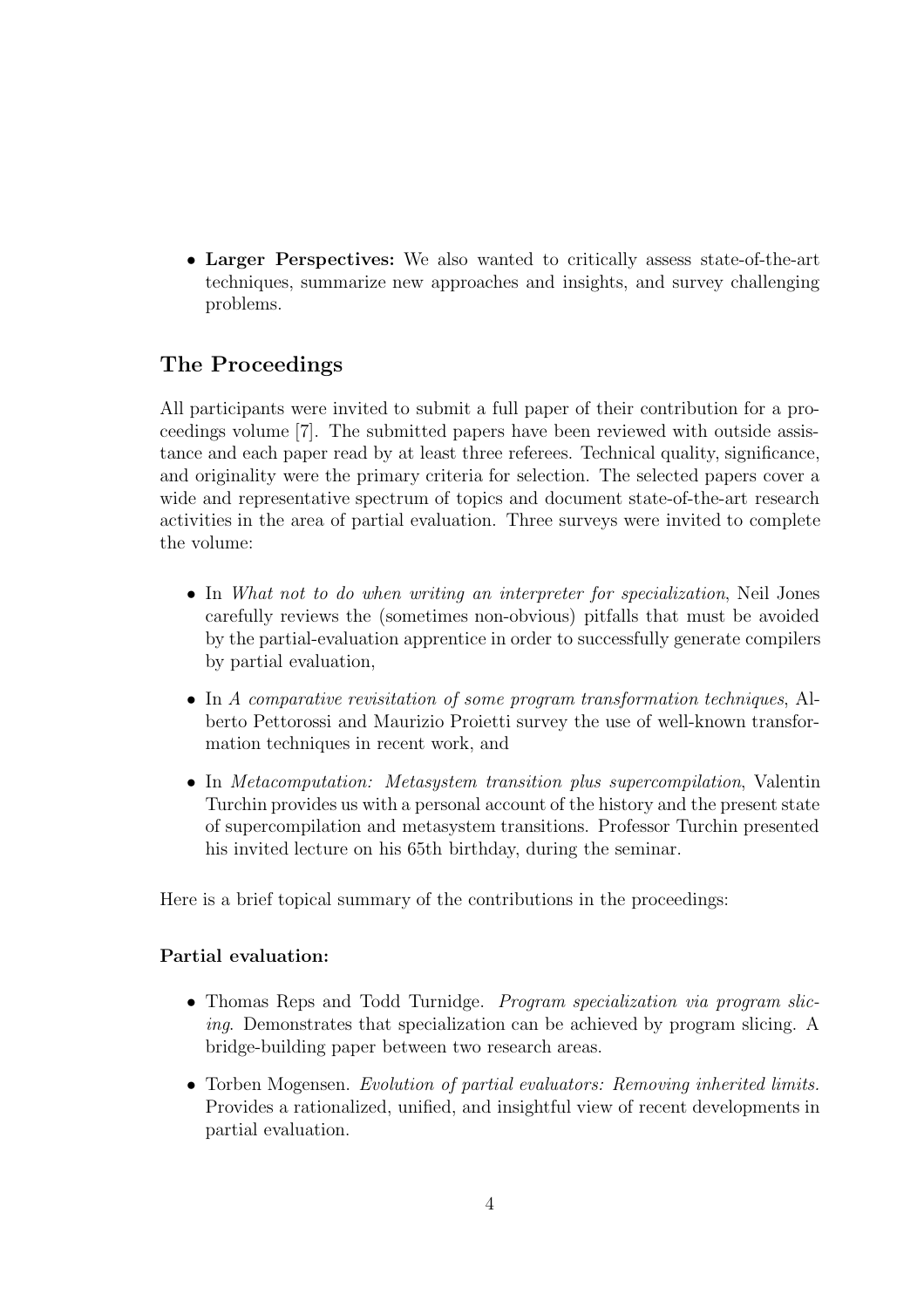- Michael Sperber. *Self-applicable online partial evaluation*. Reports the successful self-application of a realistic online partial evaluator. Solves a longstanding problem.
- Alain Miniussi and David Sherman. Squeezing intermediate construction in equational programs. Applies specialization of stack-machine code to optimize equational programs.

#### Imperative programming:

- Mikhail A. Bulyonkov and Dmitry V. Kochetov. Practical aspects of specialization of Algol-like programs. Presents a new technique for decreasing the memory usage in the specialization of imperative programs.
- Alexander Sakharov. Specialization of imperative programs through analysis of relational expressions. Presents a powerful optimizer applying techniques from supercompilation and generalized partial computation to improve imperative code, using a dependence graph.

## Functional programming:

- John Hughes. Type specialisation for the lambda calculus. An elegant step towards solving the (in)famous tagging problem in specializing higher-order interpreters for typed programs.
- Olivier Danyy. *Pragmatics of type-directed partial evaluation*. Extends the author's approach to specialize compiled programs by avoiding computation duplication and making residual programs readable, using type annotations.
- Peter Sestoft. ML pattern match compilation and partial evaluation. Applies information-propagation techniques to the compilation of pattern matching. An excellent application of partial evaluation in a compiler.

## Logic programming:

• Alberto Pettorossi and Maurizio Proietti. Automatic techniques for logic program specialization. Describes a general method to specialize logic programs with respect to sets of partially known data given as a conjunction of atoms. The correctness of the technique is shown by a proof based on unfolding/folding transformations.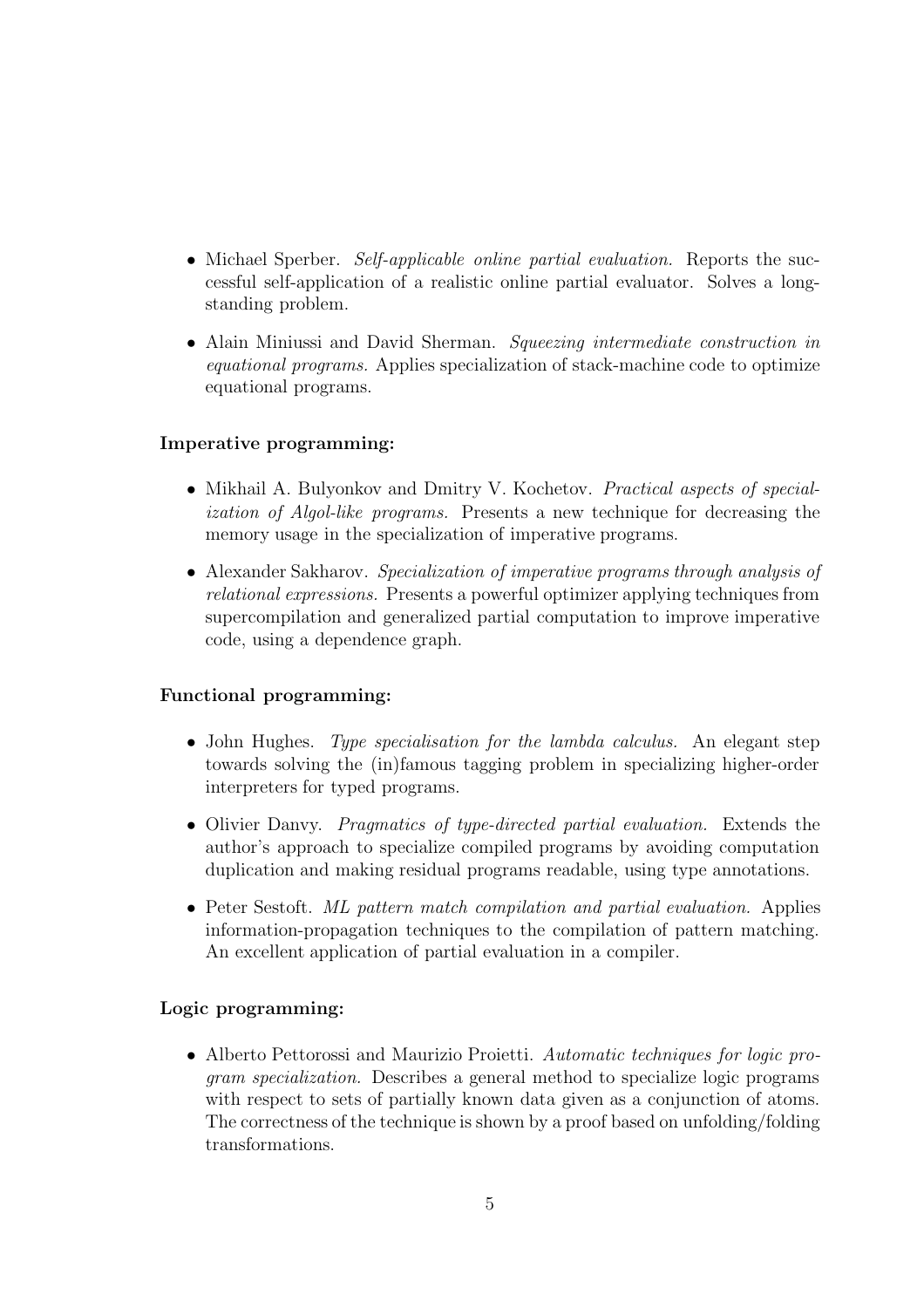• Michael Leuschel and Bern Martens. Global control for partial deduction through characteristic atoms and global trees. Describes a global control of partial deduction that ensures effective specialization and fine-grained polyvariance, and whose termination only depends on the termination of the local control component—a significant progress.

#### Metacomputation by supercompilation:

- Andrei P. Nemytykh, Victoria A. Pinchuk, and Valentin F. Turchin. A selfapplicable supercompiler. Shows the feasibility of self-application of supercompilers by demonstrating its use with examples. The solution of a long-standing open problem.
- Robert Glück and Morten Heine Sørensen. A roadmap to metacomputation by supercompilation. A survey paper with a careful explanation of supercompilation and its application in metacomputation, reporting state-of-the-art techniques and including a comprehensive list of references on the topic.

#### Generating extensions:

- Jesper Jørgensen and Michael Leuschel. *Efficiently generating efficient gener*ating extensions in Prolog. Reports the first successful hand-written programgenerator generator (cogen) for a logic programming language. Exhibits significant speedups with respect to generic specializers and cogens generated by self-application.
- Scott Draves. Compiler generation for interactive graphics using intermediate code. Reports on a hand-written cogen for an intermediate language and its successful application to graphics programming. Includes the possibility of runtime code generation for specialized procedures.

#### Multi-level systems:

• Flemming Nielson and Hanne Riis Nielson. *Multi-level lambda-calculi: an* algebraic description. Considering the recent surge of interest in multi-level calculi, the authors revisit the "B-level-languages" of their book on two-level functional languages. In this paper, they provide us with a unifying treatment of various different calculi by exhibiting a general algebraic framework which can be instantiated to all other known calculi.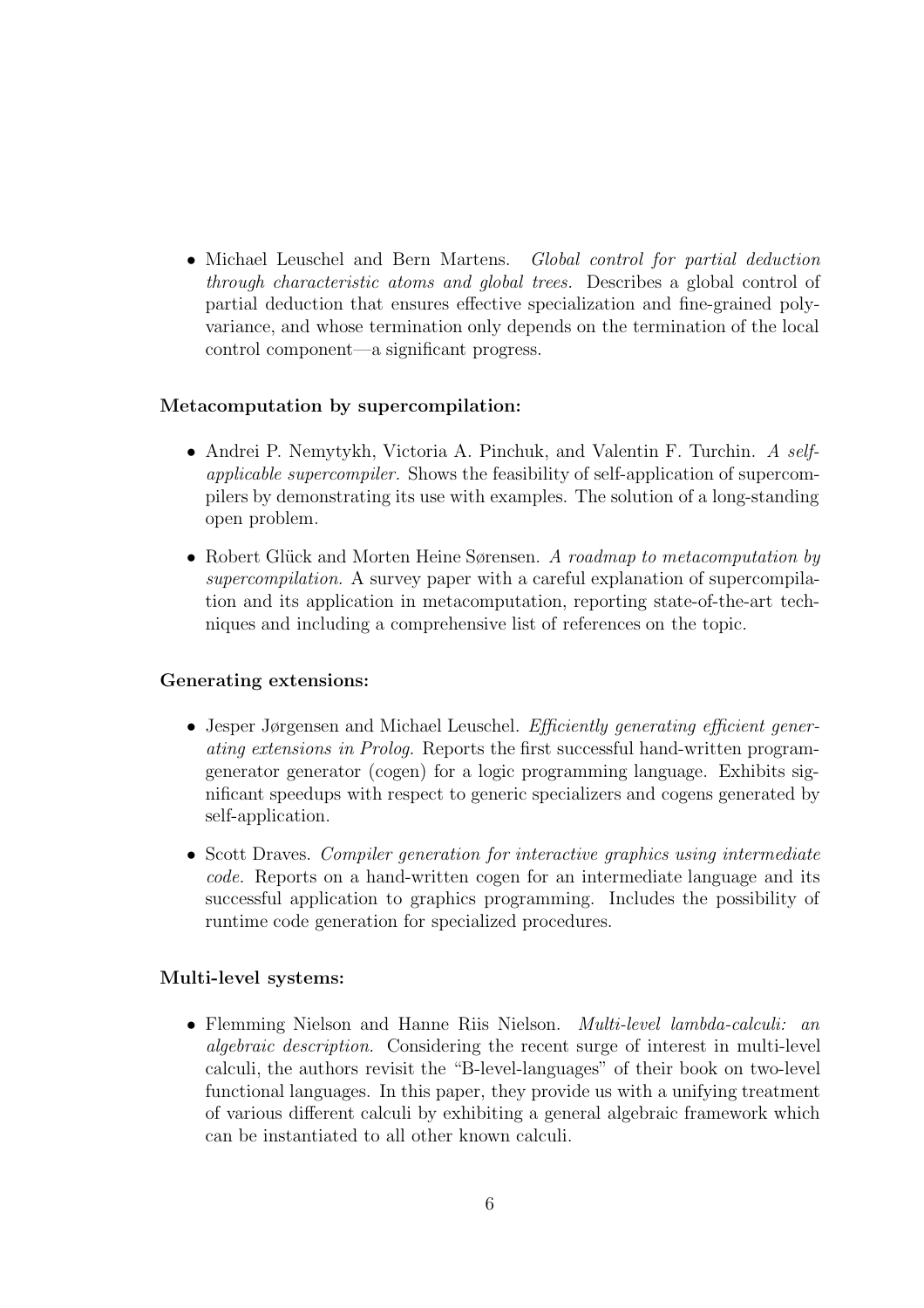• John Hatcliff and Robert Glück. Reasoning about hierarchies of online program specialization systems. Successful self-application and metasystem transition is harder to achieve in online specializers than in offline ones. The paper develops a framework which facilitates metasystem transitions involving multiple levels for online specializers.

#### Program analyses:

- John Gallagher and Laura Lafave. Regular approximation of computation paths in logic and functional languages. Introduces computation paths as a novel means to control the polyvariance and termination of specialization techniques for logic and functional languages.
- Wei-Ngan Chin, Siau-Cheng Khoo, and Peter Thiemann. Synchronization analyses for multiple recursion parameters. Extends the tupling transformation to functions with multiple recursion parameters. Develops an original framework to identify synchronous handling of recursion parameters and gives terminating algorithms to perform the tupling transformation.

#### Applications:

- Sandrine Blazy and Philippe Facon. An approach for the understanding of scientific application programs based on program specialization. Applies specialization to understanding and maintaining "dusty deck" FORTRAN programs. The paper extends previous work with an interprocedural analysis.
- Charles Consel, Luke Hornof, François Noël, Jacques Noyé, and Nicolae Volanschi. A uniform approach for compile-time and run-time specialization. Presents a language-independent partial-evaluation framework which is suited for standard partial-evaluation techniques, as well as for run-time specialization. The major application is run-time specialization of one of the most widely used programming languages: C.

## Further Partial-Evaluation Resources

Good starting points for the study of partial evaluation are the textbook by Jones, Gomard, and Sestoft [13], the tutorial notes by Consel and Danvy [5], and the tutorial notes on partial deduction by Gallagher [9]. Further material can be found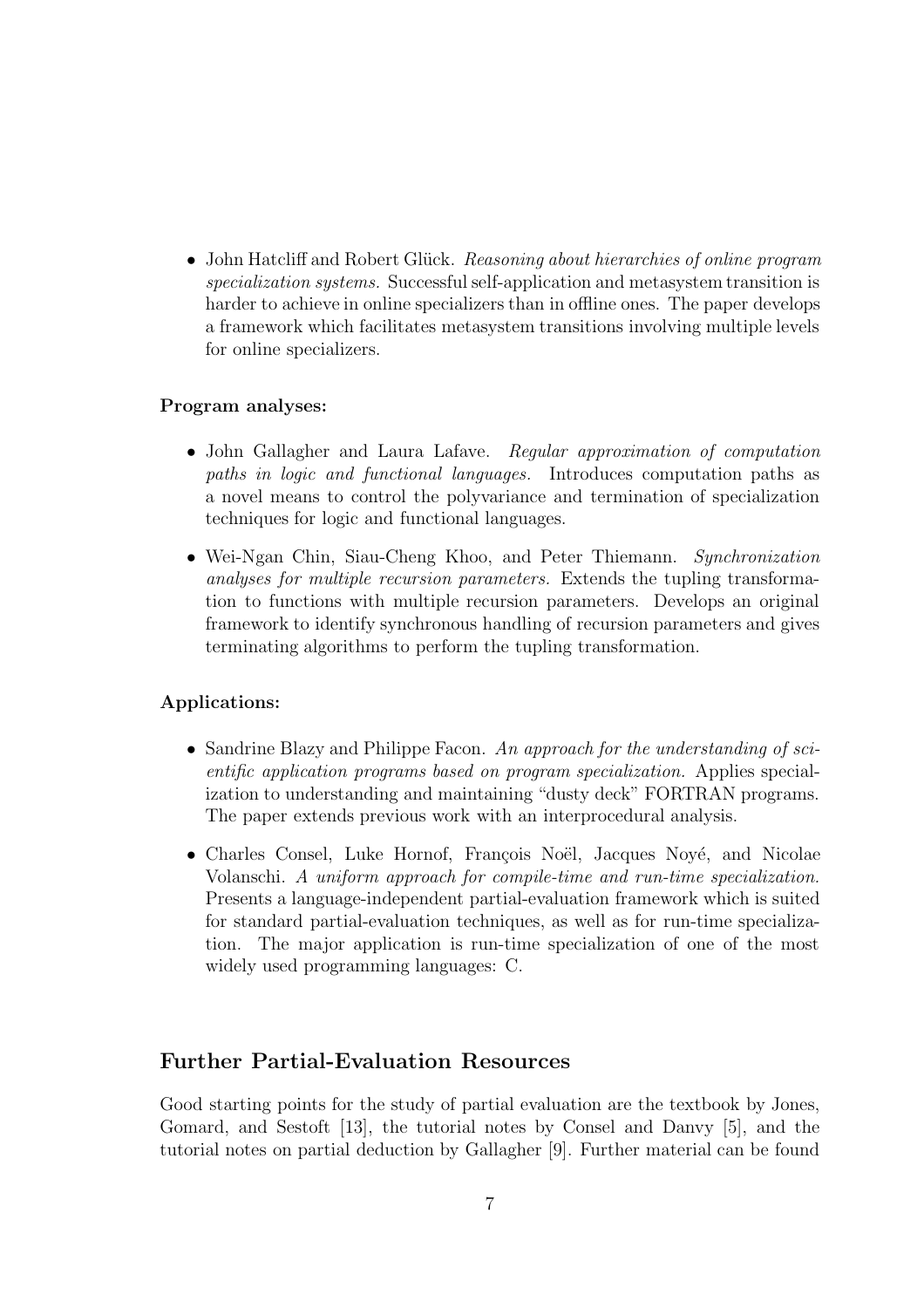in the proceedings of the Gammel Avernæs meeting [2, 8], in the proceedings of the ACM conferences and workshops on Partial Evaluation and Semantics-Based Program Manipulation (PEPM) [4, 10, 16, 17, 19], and in special issues of various journals [11,12,14]. An online bibliography is being maintained by Peter Sestoft [18].

## Acknowledgements

We wish to thank the staff at Schloß Dagstuhl for their efficient assistance and for making the meeting possible. Thanks are also due to Elisabeth Meinhardt and Gebhard Engelhart for the help with organizational matters. And finally, thanks to all participants for a lively and inspiring meeting.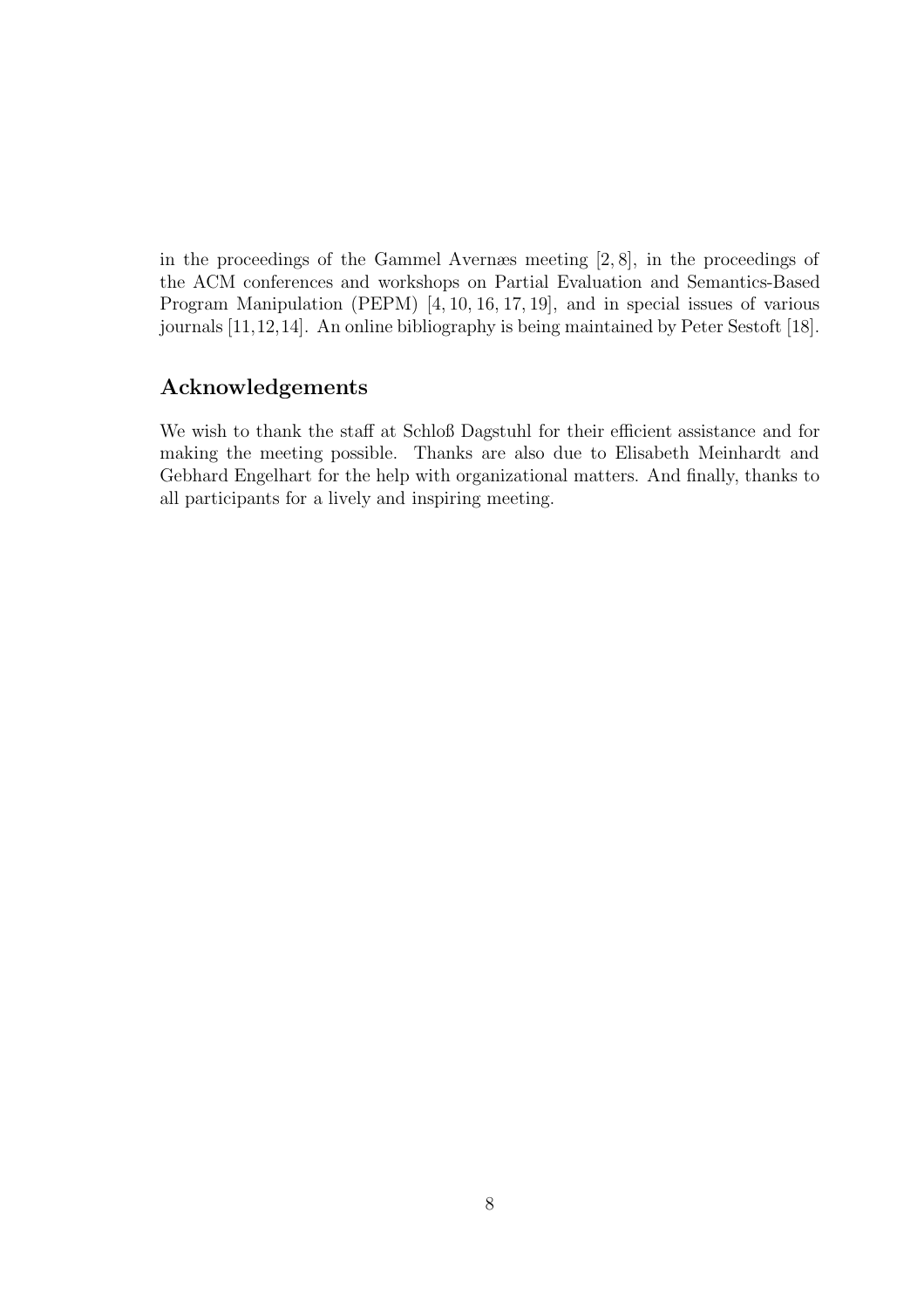# 1 Seminar Program

#### Monday, February 12

#### Session 1: Specialization of Imperative Programs I Chair: Sandrine Blazy

A Uniform Approach for Compile-Time and Run-Time Specialization Charles Consel, Luke Hornof, François Noël, Jacques Noyé, Nicolae Volanschi

#### Session 2: Specialization of Imperative Programs II Chair: Julia L. Lawall

- Data Specialization Erik Ruf, Todd Knoblock
- Toward Partial Evaluation of Side-Effecting Scheme Kenichi Asai

#### Session 3: Specialization of Imperative Programs III Chair: Peter Sestoft

- Practical Aspects of Specialization of Algol-like Programs Mikhail A. Bulyonkov, Dmitry V. Kochetov
- Specialization of Imperative Programs through Analysis of Relational Expressions Alexander Sakharov

#### Session 4: Specialization of Imperative Programs IV Chair: Alexander Letichevsky

- An Automatic Interprocedural Analysis for the Understanding of Scientific Application Programs Based on Program Specialization Sandrine Blazy, Philippe Facon
- Squeezing Intermediate Construction Equational Programs Alain Miniussi, David Sherman

#### Session 5: Demonstrations Chair: Michael Sperber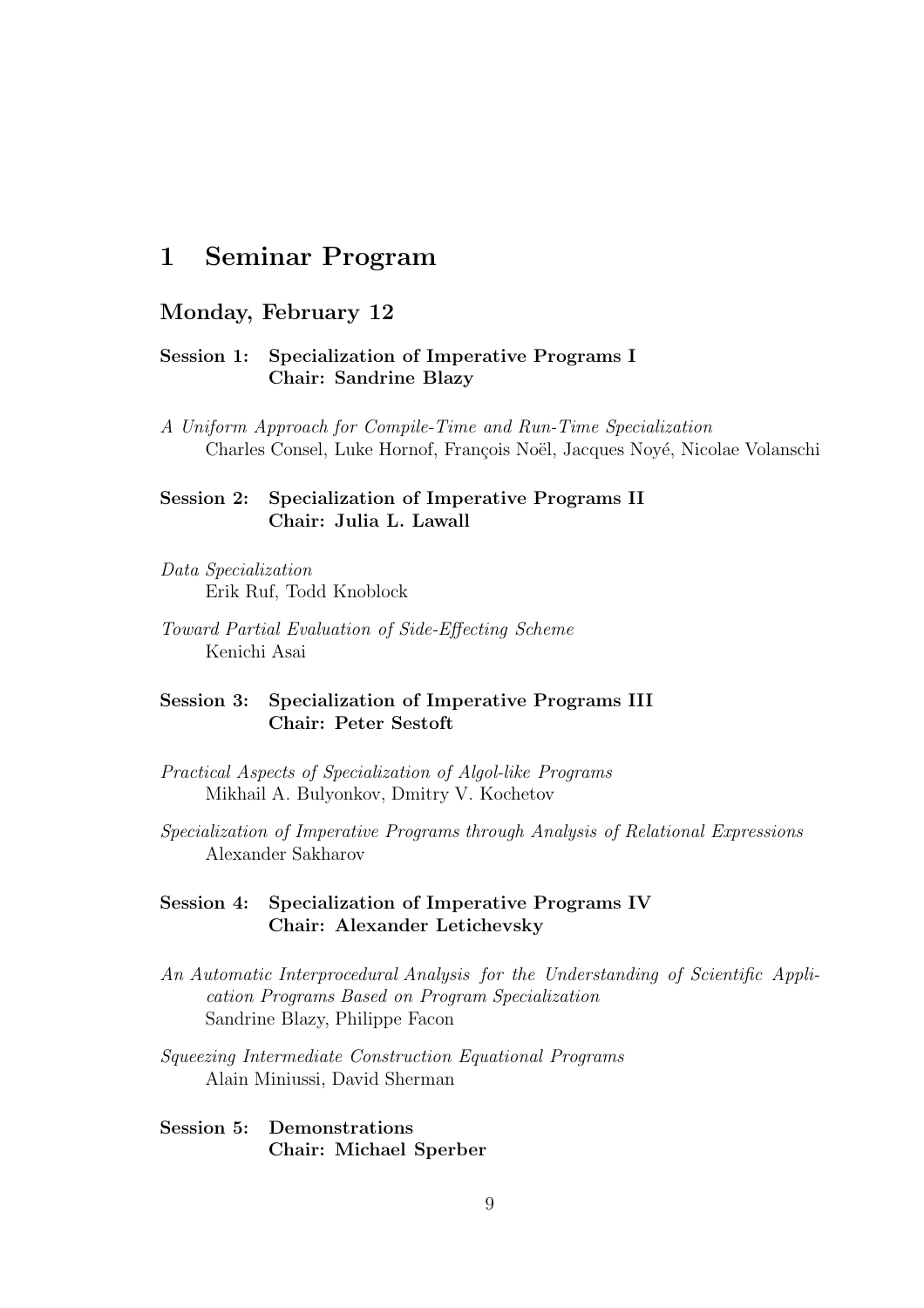The M2Mix System Mikhail A. Bulyonkov, Dmitry V. Kochetov

Tempo: A Partial Evaluation System for the C Programming Language Charles Consel, Luke Hornof, François Noël, Jacques Noyé, Nicolae Volanschi

Meta-ML

Tim Sheard

#### Tuesday, February 13

#### Session 6: Theory I Chair: Helmut Schwichtenberg

- Multi-Level Lambda-Calculi: an Algebraic Description Flemming Nielson, Hanne Riis Nielson
- Regular Approximations of Computation Paths in Logic and Functional Languages

John P. Gallagher, Laura Lafave

The Functional Approach to Analyses and Transformations of Imperative Programs

Barbara Moura, Charles Consel

#### Session 7: Invited Lecture Chair: Mikhail Bulyonkov

What Not to Do When Writing an Interpreter for Specialisation Neil D. Jones

#### Session 8: Theory II Chair: Torben Mogensen

Program Development by Proof Transformation Helmut Schwichtenberg

Deriving and Applying Program Transformers David Basin

#### Session 9: Logic Programming I Chair: John Gallagher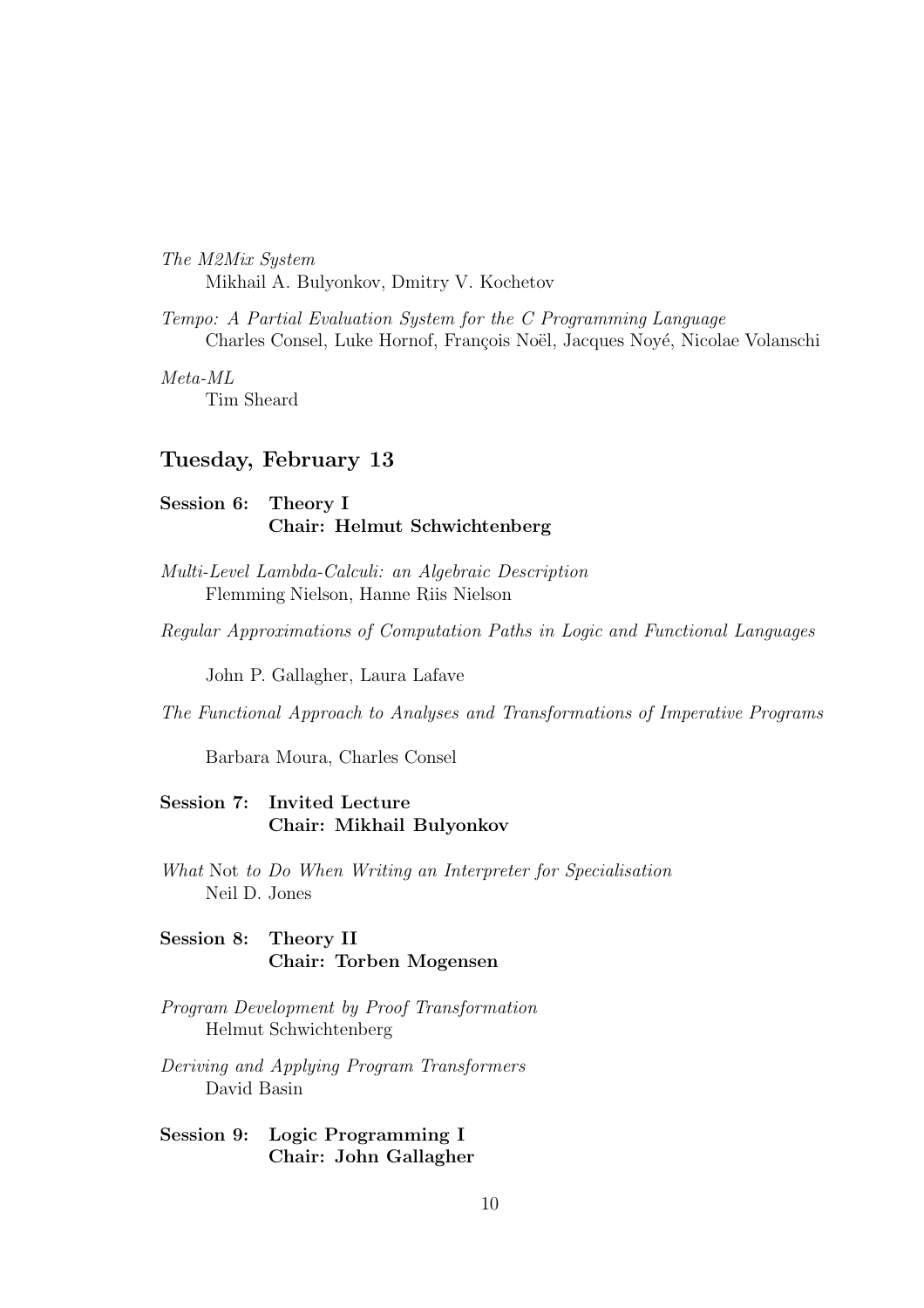- A Theory of Logic Program Specialization and Generalization for Dealing with Input Data Properties Alberto Pettorossi, Maurizio Proietti
- Global Control for Partial Deduction through Characteristic Atoms and Global Trees

Michael Leuschel, Bern Martens

## Session 10: Logic Programming II Chair: Manuel Hermenegildo

- Efficiently Generating Efficient Generating Extensions in Prolog Jesper Jørgensen, Michael Leuschel
- Semantics-Directed Generation of Abstract Machines Stephan Diehl

## Session 11: Demonstrations Chair: Kyung-Goo Doh

Regular Approximations of Computation Paths in Logic and Functional Languages

John P. Gallagher, Laura Lafave

Data Specialization of Graphics Shading Code Todd Knoblock, Erik Ruf

Psychedelic Graphics Scott Draves

Experiments on Partial Evaluation in APS Alexander Letichevsky

### Wednesday, February 14

## Session 12: Supercompilation I Chair: John Hatcliff

A Self-Applicable Supercompiler Andrei P. Nemytykh, Victoria A. Pinchuk, Valentin F. Turchin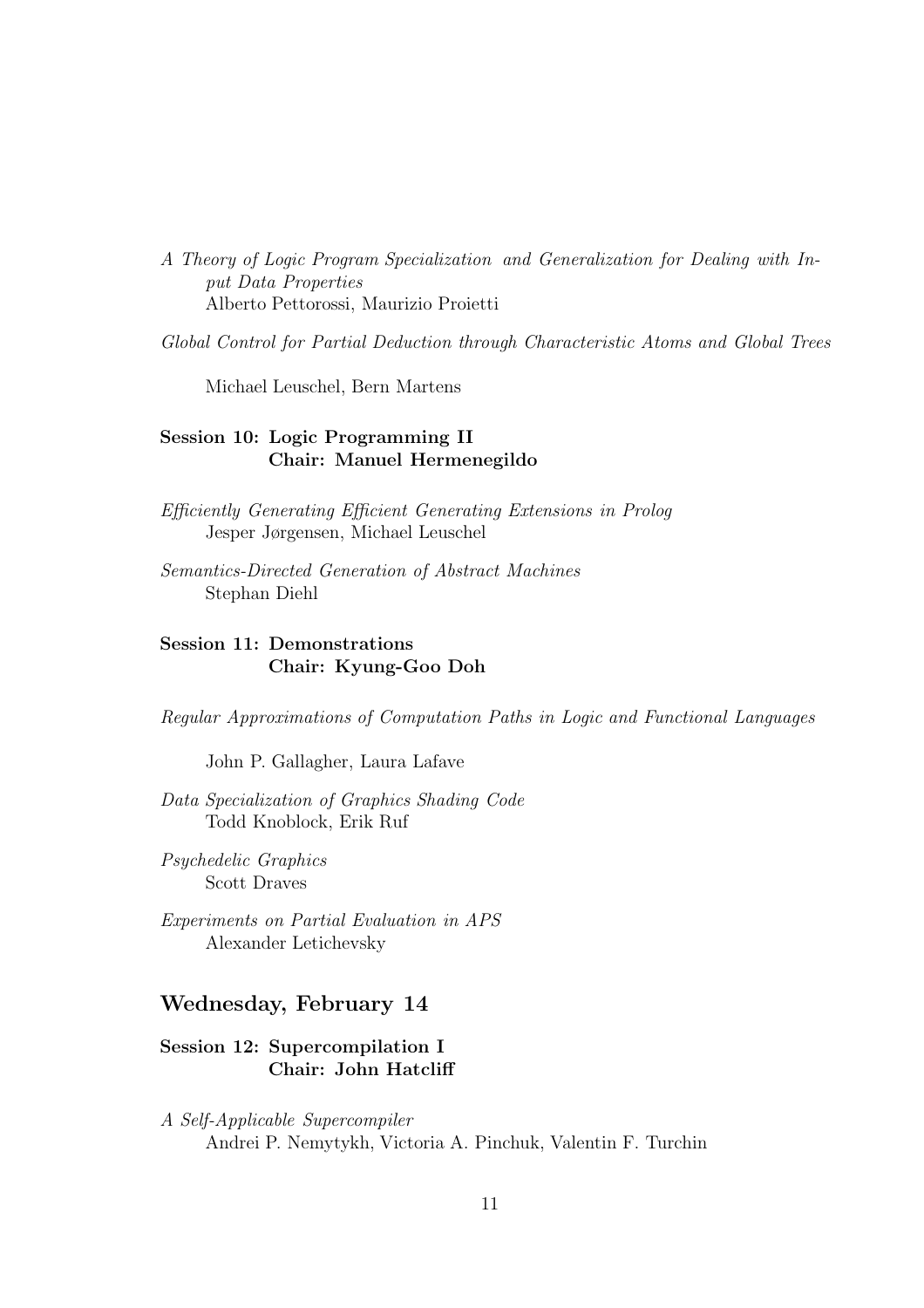Specification of a Class of Supercompilers Andrei Klimov

A Roadmap to Metacomputation by Supercompilation Robert Glück, Morten Heine Sørensen

### Session 13: Supercompilation II Chair: Neil D. Jones

Nonstandard Semantics of Programming Languages Sergei Abramov

Invited Lecture: Metacomputation: MST plus SCP Valentin F. Turchin

#### Thursday, February 15

#### Session 14: Functional Programming I Chair: Charles Consel

- Type Specialisation for the Lambda Calculus John Hughes
- Some Relationships between Partial Evaluation and Meta-Programming Tim Sheard
- Compiler Generation for Interactive Graphics using Intermediate Code Scott Draves

#### Session 15: Functional Programming II Chair: Yoshihiko Futamura

- Self-Applicable Online Partial Evaluation Michael Sperber
- Program Specialization via Program Slicing Thomas Reps, Todd Turnidge
- A Comparative Revisitation of Some Program Transformation Techniques Alberto Pettorossi, Maurizio Proietti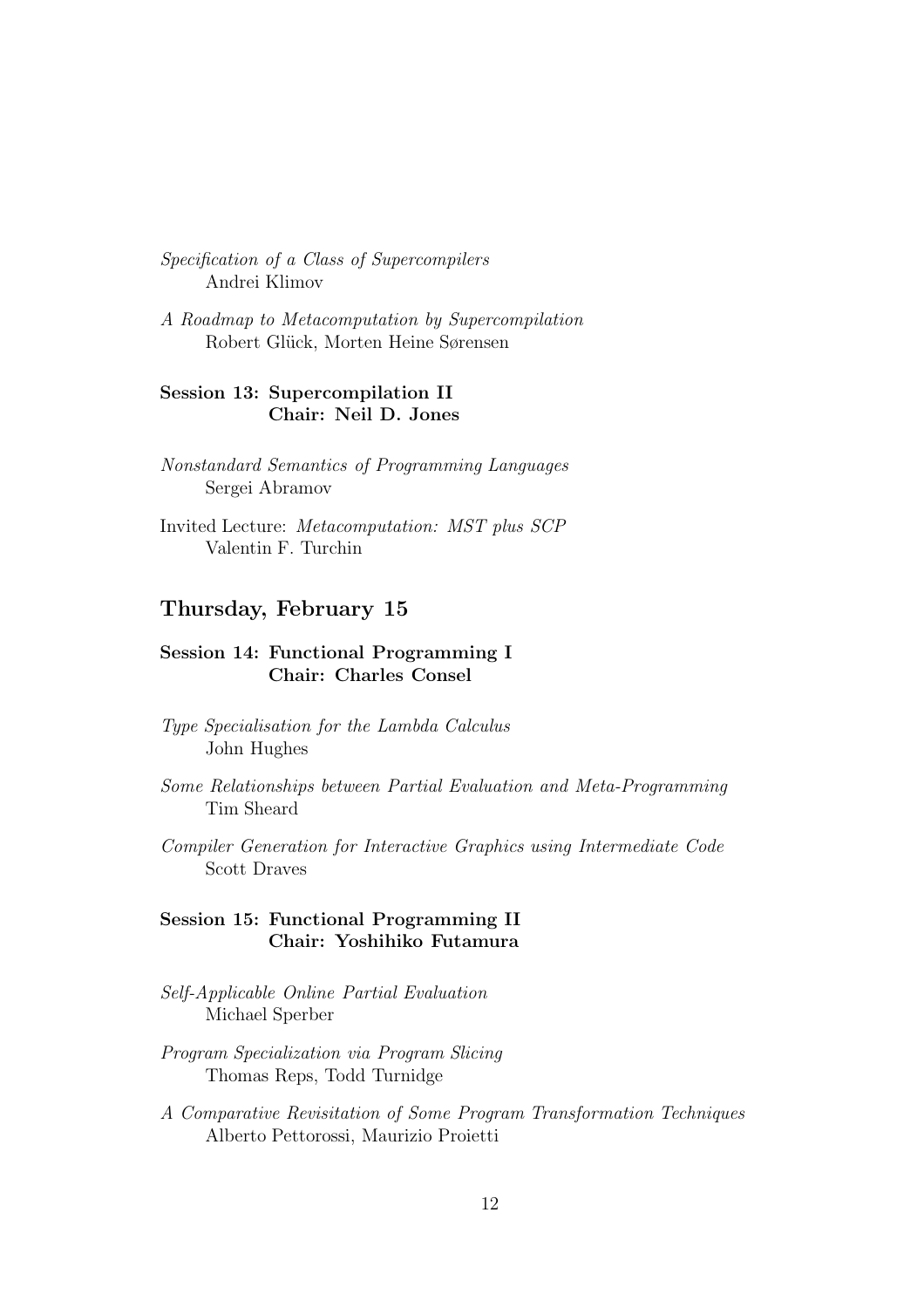#### Session 16: Functional Programming III Chair: Erik Ruf

Evolution of Partial Evaluators: Removing Inherited Limits Torben Æ. Mogensen

ML Pattern Match Compilation and Partial Evaluation Peter Sestoft

#### Session 17: Functional Programming IV Chair: Thomas Reps

Lockstep Transformations Kristian Nielsen

Unravelling Computations S. Doaitse Swierstra

## Session 18: Demonstrations Chair: Wei-Ngan Chin

A Binding-Time Analysis Ensuring Termination of Partial Evaluation Neil D. Jones

C-Mix Demonstration Peter H. Andersen

## Session 19: Demonstrations Chair: Todd Knoblock

Program Slicing, Differencing, and Merging Thomas Reps

Applying Multiple Specialization to Program Parallelization Manuel Hermenegildo, German Puebla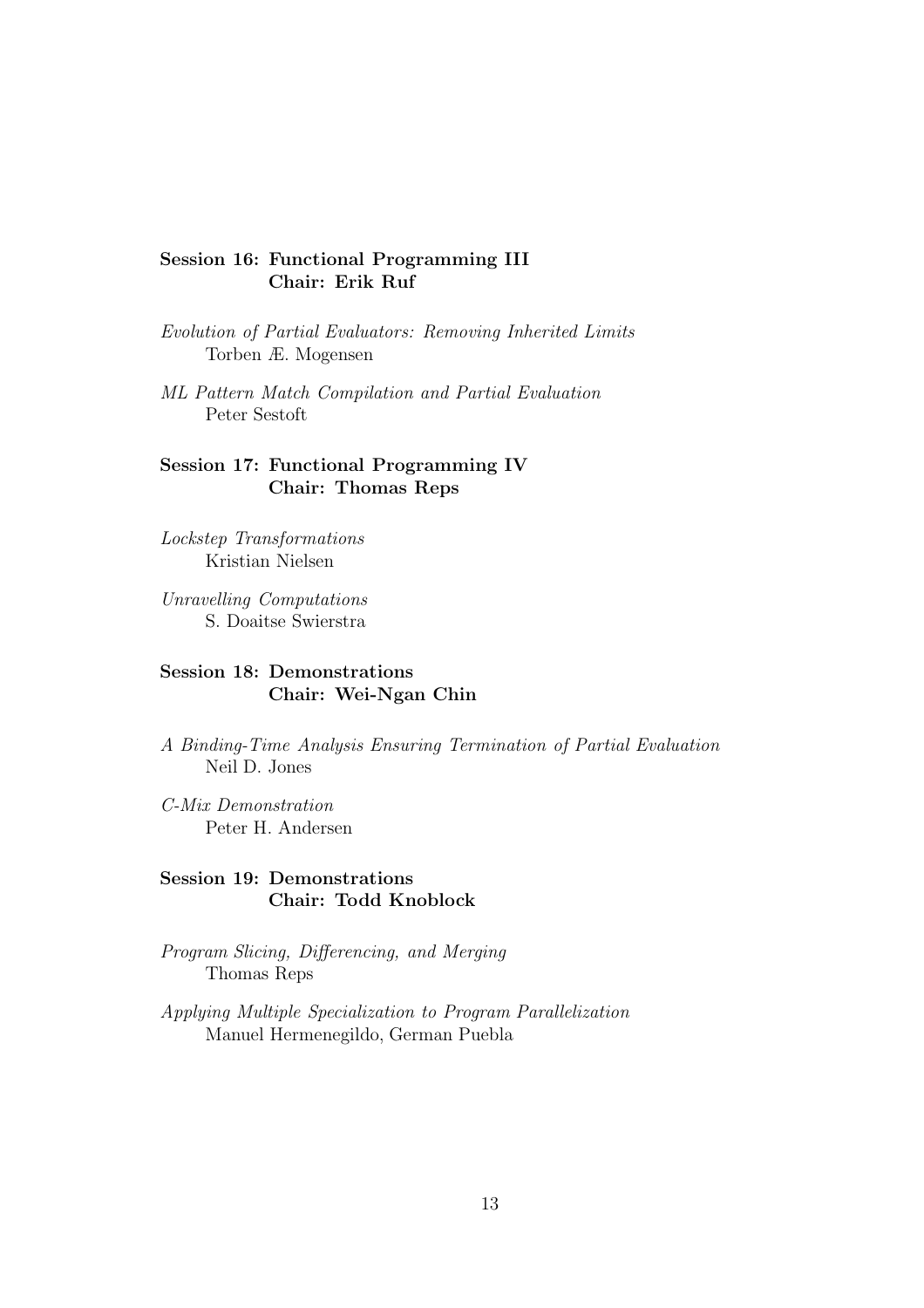## Friday, February 16

### Session 20: Functional Programming V Chair: Dirk Dussart

Hylomorphism in Triplet Form, an Ideal Internal Form for Functional Program Optimization Akihiko Takano

Partial Evaluation and Separate Compilation Rogardt Heldal, John Hughes

#### Session 21: Functional Programming VI Chair: David Schmidt

Synchronization Analyses for Multiple Recursion Parameters Wei-Ngan Chin, Siau-Cheng Khoo, Peter Thiemann

Reasoning about Hierarchies of Online Program Specialization Systems John Hatcliff, Robert Glück

Pragmatics of Type-Directed Partial Evaluation Olivier Danvy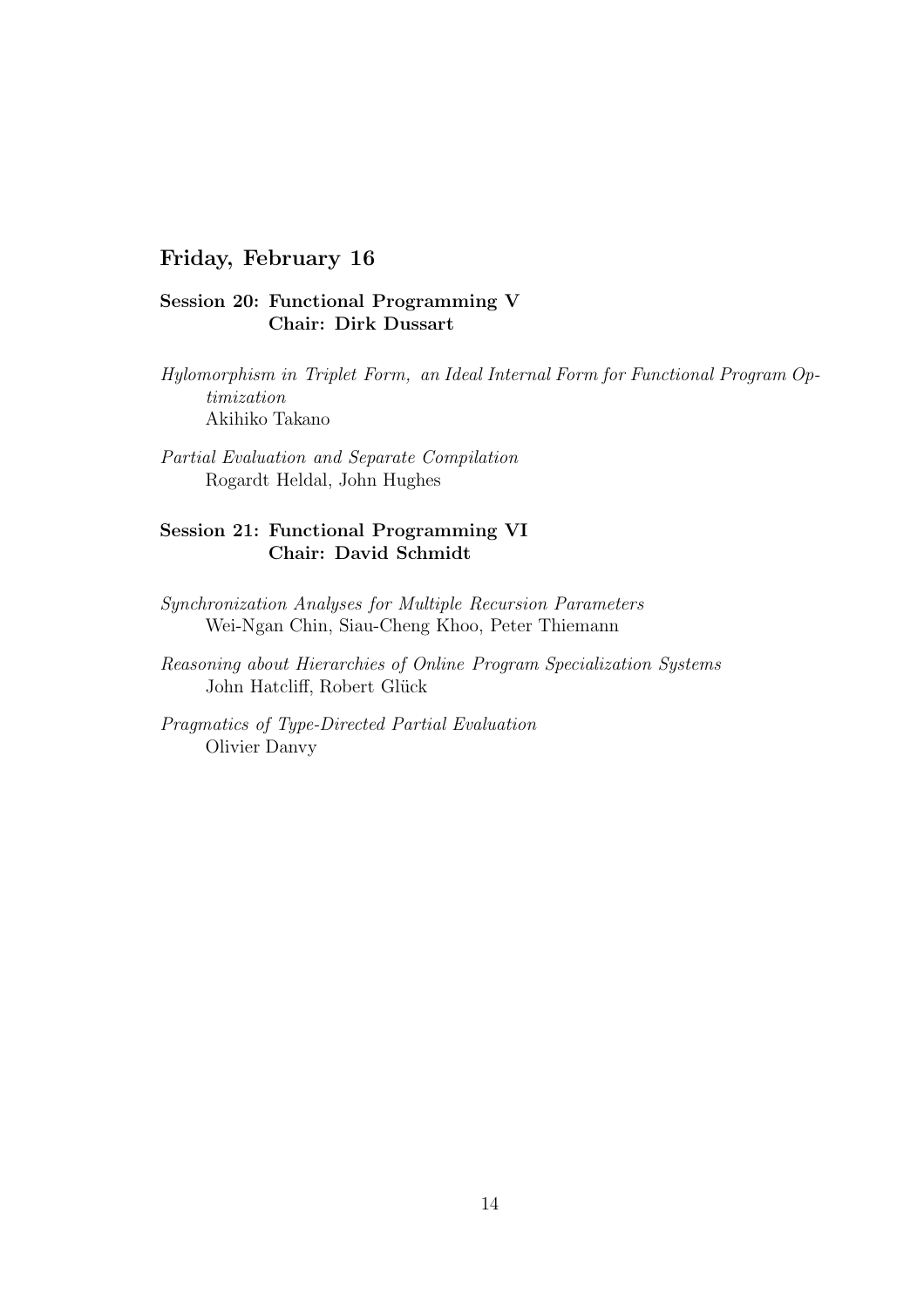# 2 Abstracts of Presentations (alphabetical)

#### Nonstandard Semantics of Programming Languages

Sergei Abramov

This paper introduces notions of semantics modifier and on-standard semantics of programming languages. The universal resolving algorithm and neighborhood analyzer are considered as examples of semantics modifiers. The precise definition of semantics modifier and non-standard semantics is given and illustrated with additional examples. Finally it is shown that programming tools for effective implementation of non-standard semantics – non-standard interpreters, non-standard compilers – can be obtained using a powerful specializer (e.g. a supercompiler) as a result of several metasystem transitions.

The paper is available by anonymous FTP from ftp://ftp.botik.ru/pub/local/Sergei.Abramov/nons-sem.dvi.zip

#### C-Mix Demonstration

Peter Holst Andersen

C-Mix is a partial evaluator for the ANSI C programming language. It was originally developed by Lars Ole Andersen, and is currently developed and maintained by the author. The theory is developed to cover almost all of ANSI C [1], and most of it is implemented.

The implementation supports programs that are strictly conforming to the ANSI C standard. A strictly conforming program shall only use features described in the standard, and may not produce any result that depends on undefined, unspecified or implementation-defined behavior. In general, C-Mix will not optimize non-strictly conforming parts of the program, but rather suspend the offending operations to run-time.

The C-Mix prototype implementation is available for non-commercial use for research and teaching. The distribution includes source code and a user manual. More information and links to C-Mix papers can be found on the C-Mix home page: http://www.diku.dk/research-groups/topps/activities/cmix.html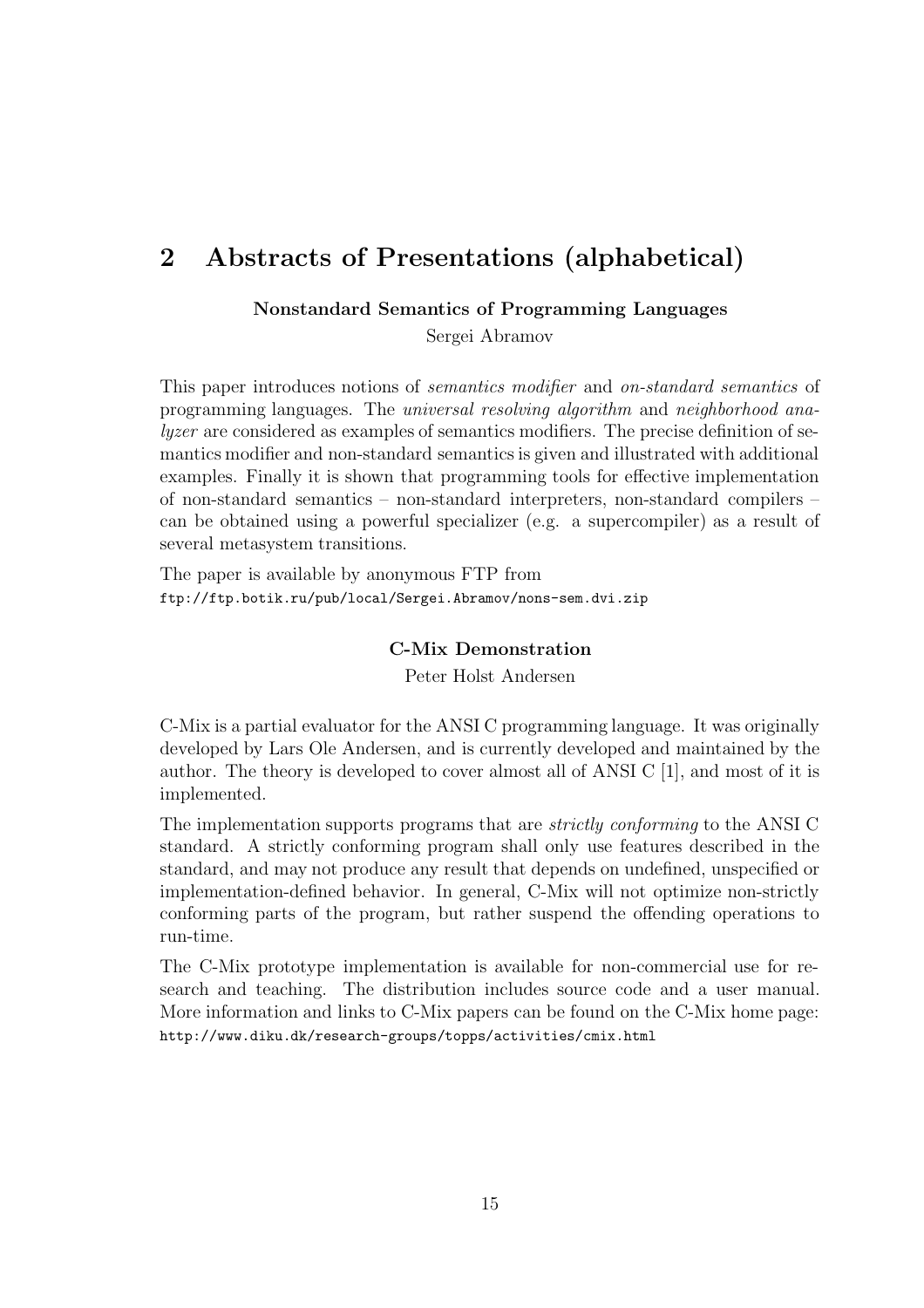### Towards Partial Evaluation of Side-Effecting Scheme Kenichi Asai

I will present my attempts to make a partial evaluator for Scheme programs which contain side-effects using the online approach. After presenting my motivation in terms of reflection, I will show the preaction mechanism, which are used to residualize I/O-type side-effects. It also gives us a convenient way to avoid a code elimination problem and to keep the order of side-effects. Then, I will consider how I can cope with assignments to variables and data structures. The concept of destroy lists and scopes are introduced here to find executable assignments. Despite the various attempts, it is still insufficient to use in reflective languages, and some kind of offline analyses seem to be inevitable for the better partial evaluation.

#### Deriving and Applying Program Transformers

David Basin

Not available.

## An Approach for the Understanding of Scientific Application Programs Based on Program Specialization

Sandrine Blazy and Philippe Facon

This paper reports on an approach for improving the understanding of old programs which have become very complex due to numerous extensions. We have adapted partial evaluation techniques for program understanding. These techniques mainly use propagation through statements and simplifications of statements. We focus here on the automatic interprocedural analysis and we specify both tasks for callstatements, in terms of inference rules with notations taken from the specification languages B and VDM. We describe how we have implemented in a tool and used that interprocedural analysis to improve program understanding. The difficulty of that analysis comes from the lack of well defined interprocedural mechanisms and the complexity of visibility rules in Fortran.

## Practical Aspects of Specialization of Algol-like Programs Mikhail A. Bulyonkov and Dmitry V. Kochetov

A "linearized" scheme of polyvariant specialization for imperative languages is described in the paper. The scheme is intended for increasing efficiency of specialization. Main properties of the scheme are linear generation of residual code and single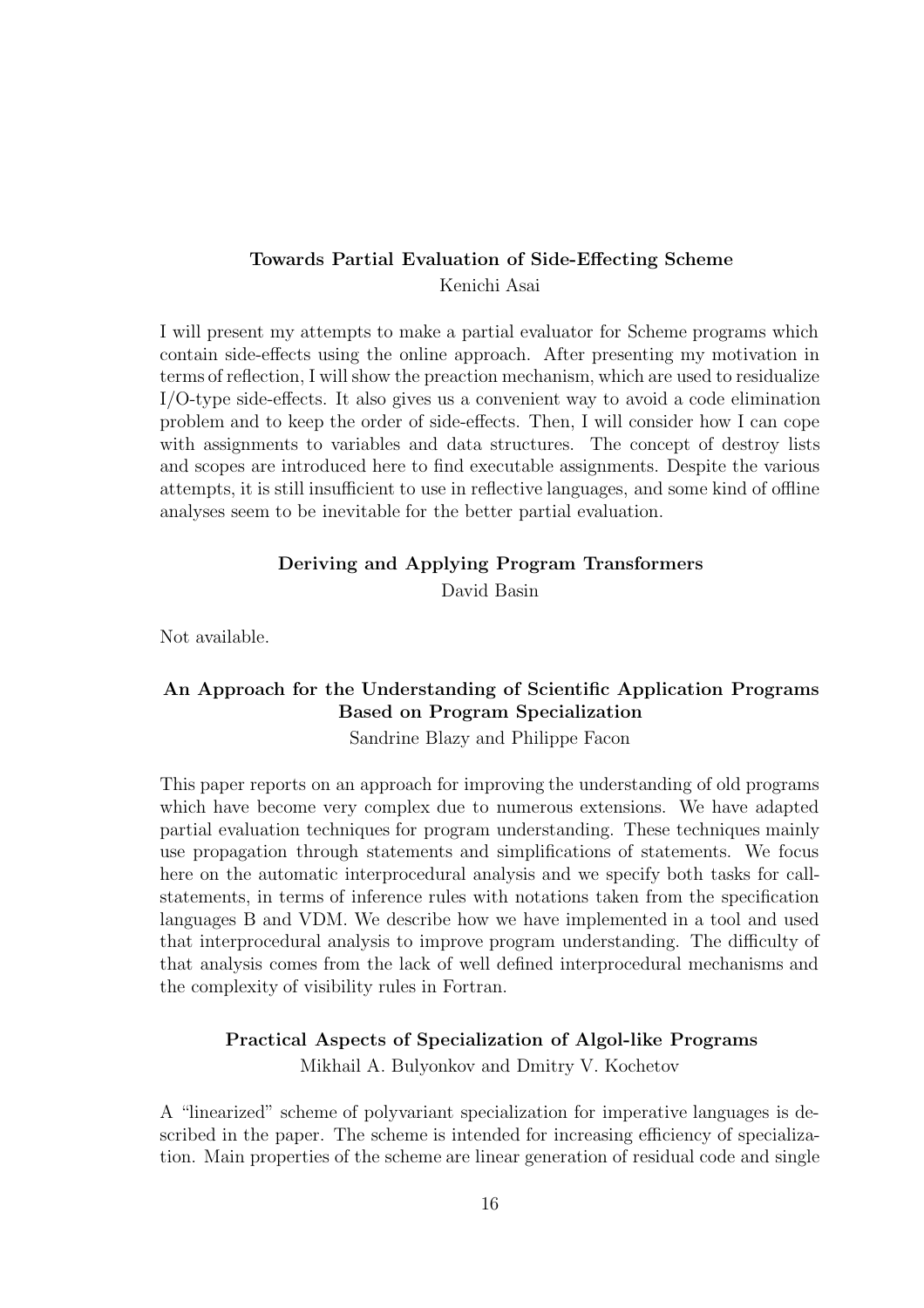memory shared by different variants of specialization process. The scheme was used in partial evaluator for the Modula-2 language. Some benchmarks of the evaluator are discussed to demonstrate efficiency of the processor.

## The M2Mix Partial Evaluator Mikhail A. Bulyonkov and Dmitry V. Kochetov

The  $M2Mix$  is a partial evaluator for the complete Modula-2 language. It is implemented as a compiler generator, so it accepts an annotated Modula-2 program and static data and produces another Modula-2 program, called generating extension, which in turn is (compiled and) executed to generate residual code in a slightly extended Modula-2 language. Special postprocessing phase optimizes the residual code and brings it back to Modula-2.

The static/dynamic annotations are provided by a user in a form of pseudocomments. Typically some input files which store unknown data are annotated as dynamic. However, a user may annotate any global or local variable or a procedure parameter in order to control partial evaluator. Special simple annotations are required for external procedures.

Upon a user's request the  $M2Mix$  can generate a listing containing information from various program analysis, such as binding time analysis, pointers analysis, configuration analysis, etc. Since in the M2Mix system static/dynamic division depends not only on def/use chains, the special binding-time debugger explaining why something became dynamic turned out to be especially helpful.

The M2Mix system is implemented in C and runs on IBM PC under MS DOS or OS/2. Obviously a Modula-2 compiler is needed to compile source programs and generating extensions. The system shows very modest memory requirements and high speed at the same time. For example, specialization of Lex kernel interpreter (translated into Modula-2 and slightly modified for better specializability) with respect to tables, produced by Lex for Modula-2, performed on a machine with Intel 486 processor and 4MB of RAM took 2.52 seconds and 189KB of extra memory.

## Synchronization Analyses for Multiple Recursion Parameters

Wei-Ngan Chin, Siau-Cheng Khoo, and Peter Thiemann

Tupling is a transformation tactic to obtain new functions, without redundant calls and/or multiple traversals of common inputs. In [3], we presented an automatic method for tupling functions with a single recursion parameter each. In this paper, we propose a new family of parameter analyses, called *synchronization analyses*, to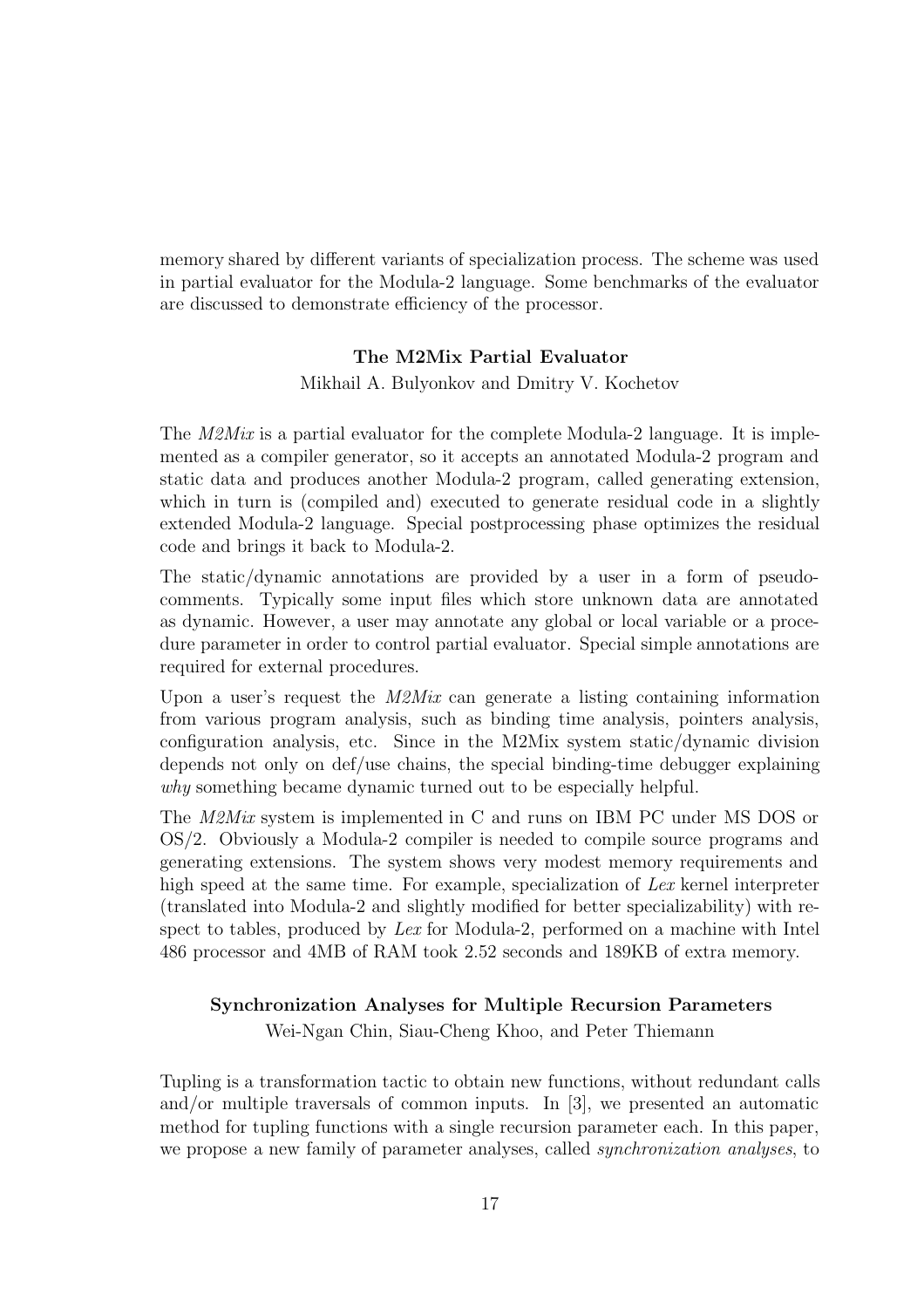help extend the tupling method to functions with multiple recursion parameters. To achieve better optimization, we formulate three different forms of tupling optimizations for the elimination of intra-call traversals, the elimination of inter-call traversals and the elimination of redundant calls. We also guarantee the safety of the extended method by ensuring that its transformation always terminates.

## A Uniform Approach for Compile-Time and Run-Time Specialization Charles Consel, Luke Hornof, François Noël, Jacques Noyé, and Nicolae Volanschi

As partial evaluation gets more mature, it is now possible to use this program transformation technique to tackle realistic languages and real-size application programs. However, this evolution raises a number of critical issues that need to be addressed before the approach becomes truly practical. First of all, most existing partial evaluators have been developed based on the assumption that they could process any kind of application program. This attempt to develop universal partial evaluators does not address some critical needs of real-size application programs. Furthermore, as partial evaluators treat richer and richer languages , their size and complexity increase drastically. This increasing complexity revealed the need to enhance design principles. Finally, exclusively specializing programs at compile time seriously limits the applicability of partial evaluation since a large class of invariants in real-size programs are not known until run time and therefore cannot be taken into account. In this paper, we propose design principles and techniques to deal with each of these issues. By defining an architecture for a partial evaluator and its essential components, we are able to to tackle a rich language like C without compromising the design and the structure of the resulting implementation. By designing a partial evaluator targeted towards a specific application area, namely system software, we have developed a system capable of treating realistic programs. Because our approach to designing a partial evaluator clearly separates preprocessing and processing aspects, we are able to introduce run-time specialization in our partial evaluation system as a new way of exploiting information produced by the preprocessing phase.

## Tempo: A Partial Evaluation System for the C Programming Language Charles Consel, Luke Hornof, François Noël, Jacques Noyé, and Nicolae Volanschi

Tempo is a partial evaluation system for the the C programming language. It incorporates an off-line partial evaluation strategy, consisting of an analysis phase and a specialization phase. Tempo is designed so that the specialization phase can be performed either at compile time or at run time. To avoid the problems associated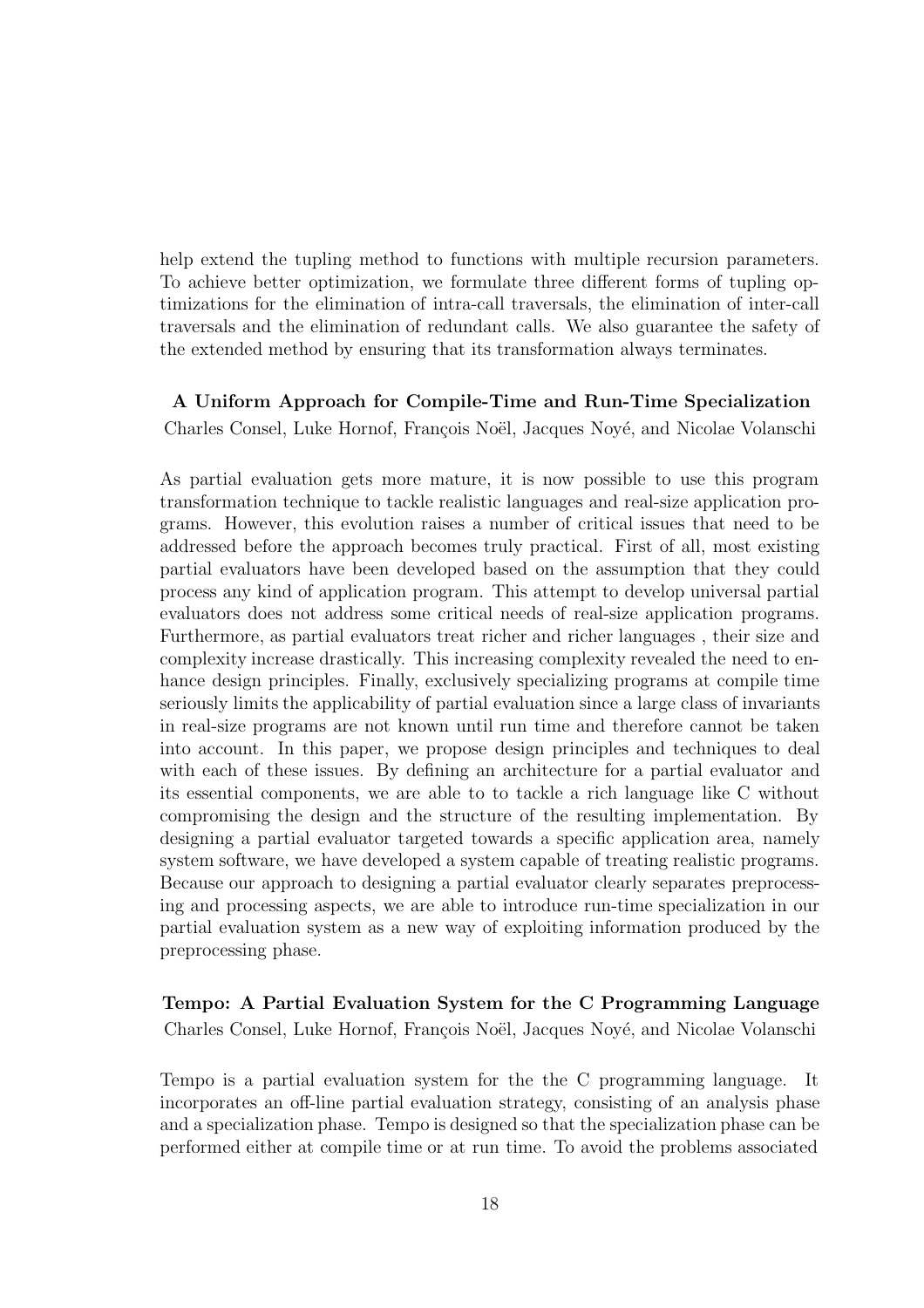with universal partial evaluators, Tempo was created to specialize a well defined set of of applications, namely "system" programs. This choice allows realistic programs to be treated.

We will demonstrate the principles, functionality, and unique characteristics (flowsensitive binding-time analysis, accurate treatment of complex data structures and pointers, run-time specialization, etc.) of Tempo by running it on a number of example programs.

# Type-Directed Partial Evaluation

Olivier Danvy

Type-directed partial evaluation stems from the residualization of arbitrary static values in dynamic contexts, given their type. Its algorithm coincides with the one for coercing a subtype value into a supertype value, which itself coincides with the one of normalization in the lambda-calculus. Type-directed partial evaluation is thus used to specialize compiled, closed programs, given their type.

Since Similix, let-insertion is a cornerstone of partial evaluators for call-by-value procedural programs with computational effects. It prevents the duplication of residual computations, and more generally maintains the order of dynamic side effects in residual programs.

This article describes the extension of type-directed partial evaluation to insert residual let expressions. This extension requires the user to annotate arrow types with effect information. It is achieved by delimiting and abstracting control, comparably to continuation-based specialization in direct style. It enables type-directed partial evaluation of effectful programs (eg, a definitional lambda-interpreter for an imperative language) that are in direct style. The residual programs are in A-normal form.

## Semantics-Directed Generation of Abstract Machines

Stephan Diehl

Abstract machines are virtual target architectures which support the concepts of the source language. We present a generator which automatically produces a compiler and abstract machine from a natural semantics specification. Whereas all existing semantics-directed compiler generators use partial evaluation or a direct translation into a fixed target language, we chose pass separation as the key transformation of our system. The execution times of the abstract machine programs produced by our generated compiler compare to those of target programs produced by compilers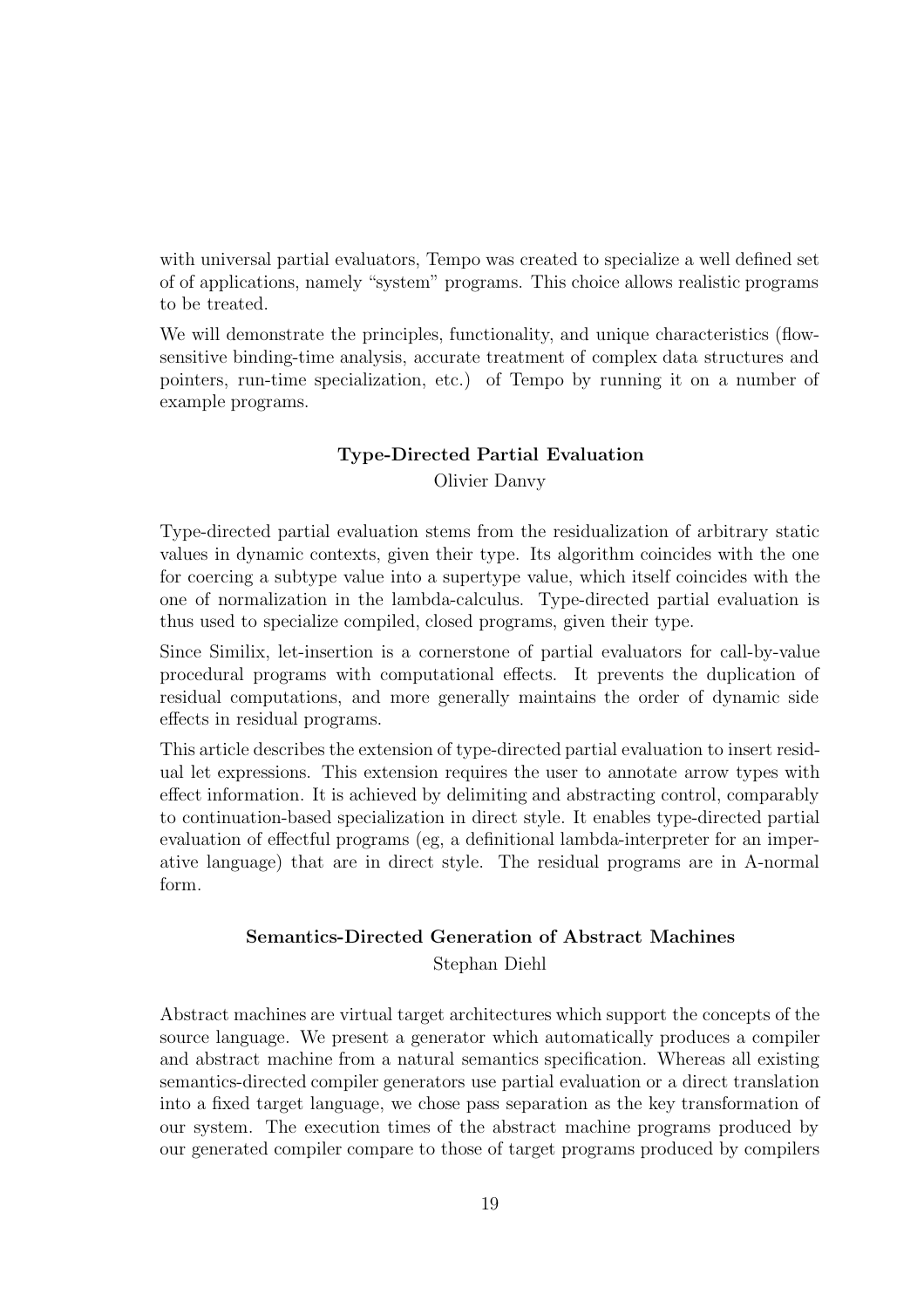generated by other semantics-directed generators. The generated specifications of compilers and abstract machines are suitable as a starting point for handwriting compilers and abstract machines. Our generator is fully automated and its core transformations are proved correct.

## Compiler Generation for Interactive Graphics using Intermediate Code Scott Draves

This paper describes a compiler generator (cogen) designed for interactive graphics, and presents preliminary results of its application to pixel-level code. The cogen accepts and produces a reflective intermediate code in continuation-passing, closure-passing style. This allows low overhead run-time code generation as well as multi-stage compiler generation. We extend partial evaluation techniques by allowing unrestricted lifting and partially static integers. In addition to some standard examples, we examine graphics kernels such as bcopy, one-dimensional finite filtering, and packed pixel access.

#### Psychedelic Graphics

Scott Draves

Not available.

## Regular Approximation of Computation Paths in Logic and Functional Languages

John P. Gallagher and Laura Lafave

The aim of this work is to compute descriptions of successful computation paths in logic or functional program executions. Computations paths are represented as terms, built from special constructor symbols, each constructor and symbol corresponding to a specific clause or equation in a program. Such terms, called traceterms, are abstractions of computation trees, which capture information about the control flow of the program. A method of approximating trace-terms is described, based on well-established methods for computing regular approximations of terms. The special function symbols are first introduced into programs as extra arguments in predicates or functions. Then a regular approximation (with respect to a given class of program executions) is computed, giving a regular description of the terms appearing in every argument in the program. The approximation of the extra arguments (the trace-terms) can then be examined to see what computation paths were followed during the computation. This information can then be used to control an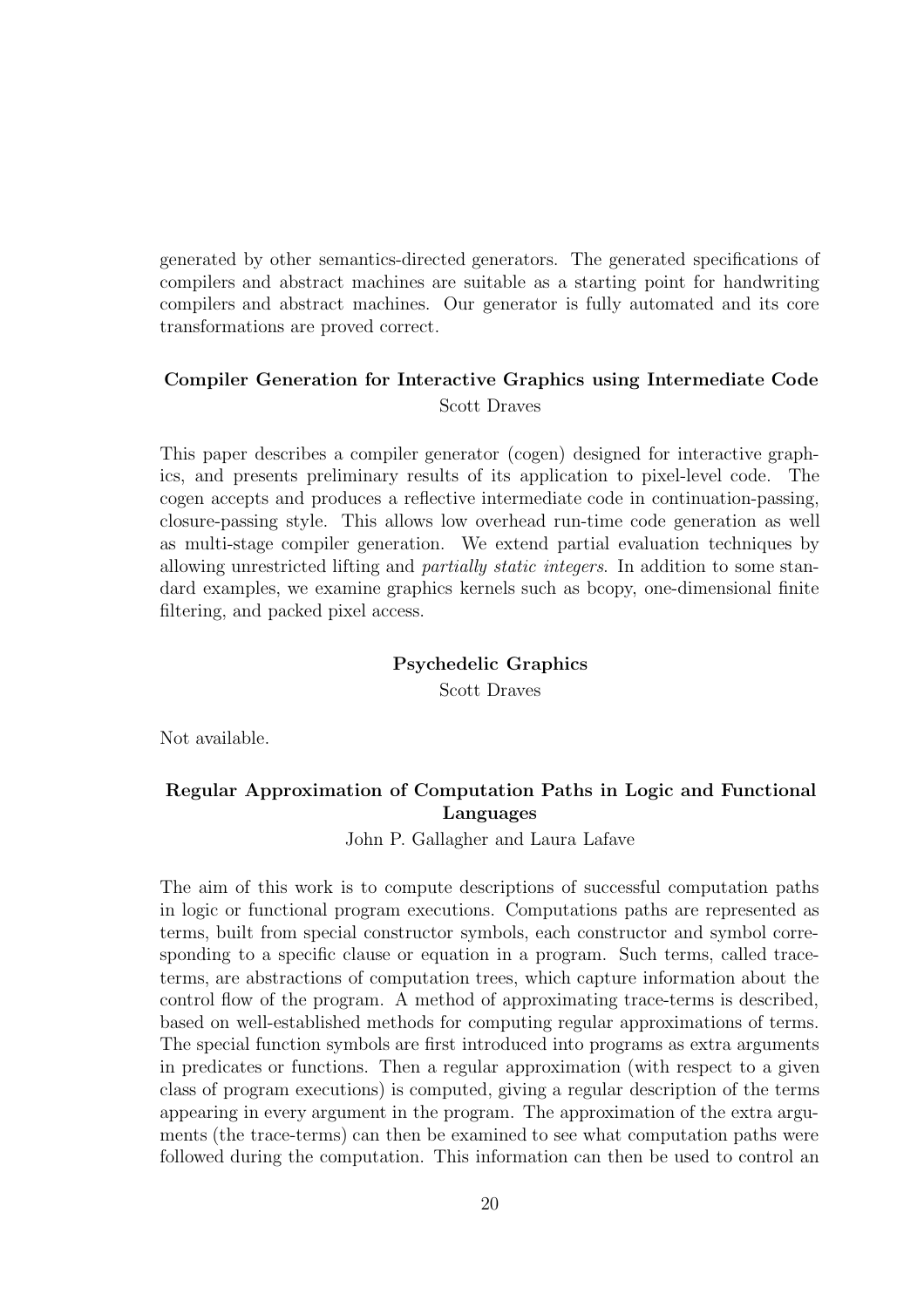off-line specialisation system. A key aspect of the analysis is the use of suitable widening operations during the regular approximation, in order to preserve information on determinacy and branching structure of the computation. This method is applicable to both logic and functional languages, and appears to offer appropriate control information in both formalisms.

#### A Roadmap to Metacomputation by Supercompilation

Robert Glück and Morten Heine Sørensen

This paper gives a gentle introduction to Turchin's supercompilation and its applications in metacomputation with an emphasis on recent developments. First, a complete supercompiler, including positive driving and generalization, is defined for a functional language and illustrated with examples. Then a taxonomy of related transformers is given and compared to the supercompiler. Finally, we put supercompilation into the larger perspective of metacomputation and consider three metacomputation tasks: specialization, composition, and inversion.

## Reasoning about Hierarchies of Online Program Specialization Systems John Hatcliff and Robert Glück

The conventional wisdom is that online techniques are not well-suited for obtaining useful results from metasystem hierarchies. However, this conclusion ignores both practical and theoretical progress. Our goal is to identify and clarify the foundational issues involved in hierarchies of online specialization systems. To achieve this, we develop a very simple online specialization system which focuses tightly on the following problematic points of online specialization: (1) semantics of specialization, (2) properties of program encodings and identifying position of entities in a hierarchy, (3) tracking unknown values across levels in metasystem hierarchies.

## Partial Evaluation and Separate Compilation

Rogardt Heldal and John Hughes

Hitherto all partial evaluators have processed a complete program to produce a complete residual program. We are interested in treating programs as collections of modules which can be processed independently: 'separate partial evaluation', so to speak. In this paper we still assume that the *original program* is processed in its entirety, but we show how to specialise it to the static data bit-by-bit, generating a different module for each bit. When the program to be specialised is an interpreter,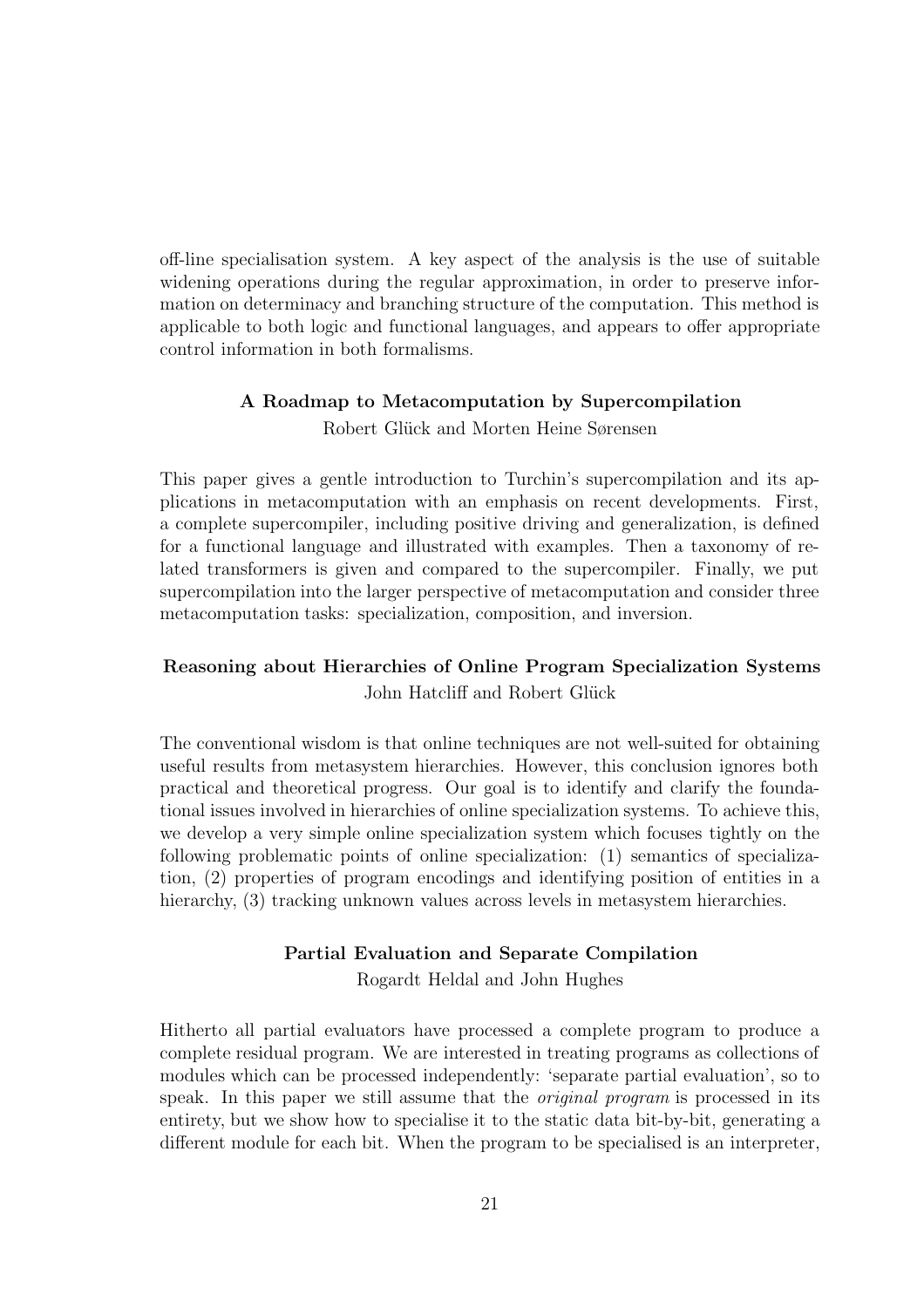this corresponds to specialising it to one module of its object language at a time: each module of the object language gives rise to one module of the residual program.

We have been forced to distinguish *three* different binding-times, which we call static, late static, and dynamic. Static data is present when a module is compiled. Late static data is present when compiling a module which imports such a module. Dynamic data is of course present only at run-time. As an example, we have constructed an interpreter for a simple language with jumps, in which each module can import other modules and jump to labels in them. The main function in the interpreter has three parameters: the module, a label to interpret from, and the register contents. The first is of course static, and the last is dynamic. But the second parameter is late static: this function is invoked from other modules, and at the time of invocation the label to jump to will be known.

When we specialise the interpreter to a 'module', only the static data is known. Late static values are therefore treated as dynamic. But the residual code is divided into two parts: 'purely dynamic' functions with only dynamic parameters, and the rest. Functions with late static parameters are placed in an *interface file*; they may be invoked when other modules are compiled, and are then specialised further with the late static parameters treated as static. Purely dynamic functions on the other hand need no further specialisation, and are placed in a code module for immediate compilation. These functions need not be processed further during later specialisations, but they may of course be called from the interface file, which will result in residual calls to the code module from other compiled modules.

## Applying Abstract Multiple Specialization to Program Parallelization Manuel Hermenegildo and Germán Puebla

We present and demonstrate an application of automatic multiple specialization in logic program parallelization, in the context of the CIAO system. CIAO is a multiparadigm compiler and run-time system aimed at providing efficient implementations of a range of LP, CLP, and CC programming languages. The CIAO compiler performs automatic parallelization of (constraint) logic programs using global analysis information based on abstract interpretation. During parallelization, analysis information is used to detect calls that should be run in parallel using as few runtime tests as possible. Sometimes, especially when the user provides no information to the analyzer, it is not possible to parallelize a program without introducing runtime tests. In this case, multiple specialization is used to optimize the automatically parallelized programs. First, multi-variant re-analysis of the program is efficiently performed using incremental analysis algorithms. Then, the optimizations allowed in each version of a procedure generated during multi-variant (re-)analysis are determined and a minimizing algorithm is applied which obtains minimal programs while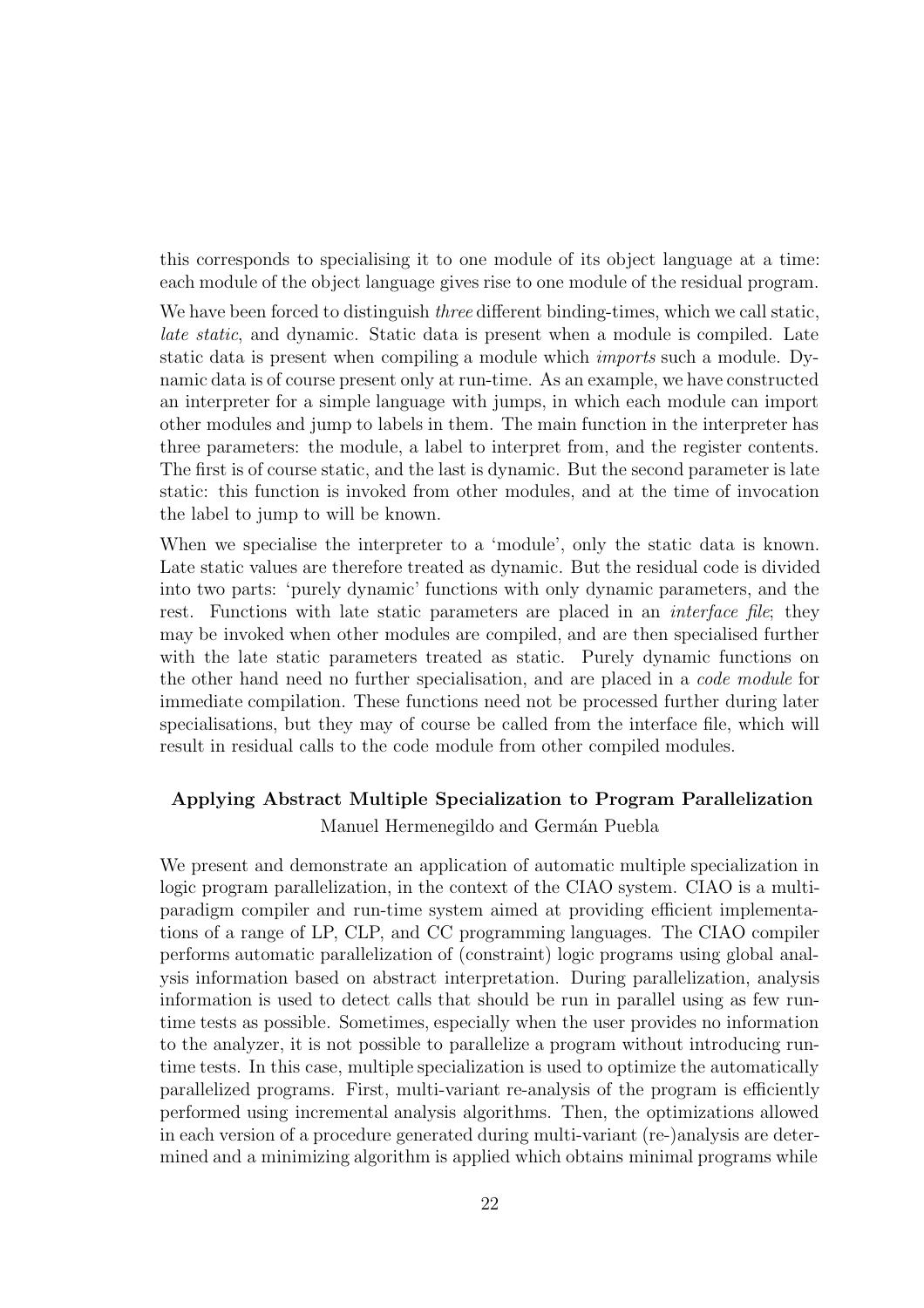retaining all possible optimizations. Finally, this minimal program is materialized and optimized. The program specialization used is abstract in the sense that it is performed with respect to abstract values rather than concrete ones, as is the case in more traditional partial evaluation systems. This is, to best of our knowledge, the first logic program compiler to automatically make use of abstract (multiple) specialization.

#### Type Specialisation for the Lambda Calculus John Hughes

Partial evaluation of typed languages has long suffered from the problem that the types appearing in residual programs are constrained too strongly by those appearing in the unspecialised original program. In the simplest case, the only types that can appear in residual programs are those from the original source. When for example programs are compiled by specialising an interpreter, then the only types that can appear in the compiled code are those used in the interpreter. In particular, since the interpreter must represent values of different types by injecting them into a universal type, then in the compiled code values are also tagged members of this type, and tags must be checked whenever a value is used. If the language being compiled is itself typed, then these tags and checks are unnecessary. When the interpreter is a self-interpreter, the 'optimality' criterion is not met: mix sint p  $=$  p because the left hand side tags its data and the right hand side does not. In this paper we present what we believe is the first partial evaluator that can remove these tags. The object language is the simply typed lambda calculus with a two-level type system: static tags are removed, while dynamic tags remain. A novel feature of our partial evaluator is that we can derive static information about expressions which others treat as purely dynamic, such as a dynamic conditional. But just as compilers reject programs whose types do not match, so our partial evaluator rejects programs whose static information does not match. For example, the two arms of a dynamic conditional must carry the same static information. We are forced to relax the functional nature of the mapping from source expressions to static information; rather a relation holds between them, which means that the same source expression may be related to many different static values. Static information can't be computed by a bottom-up evaluation, therefore, and indeed our specialiser is expressed not as an interpreter, but as a system of inference rules specifying how static information can be inferred. Unsurprisingly, the inference of static information (which includes type information) is very similar to type inference. The static value inferred for an expression is then used to derive a suitable residual type for the specialised expression. Since the same expression in the source can be related to many different static values, its specialisations can have many different residual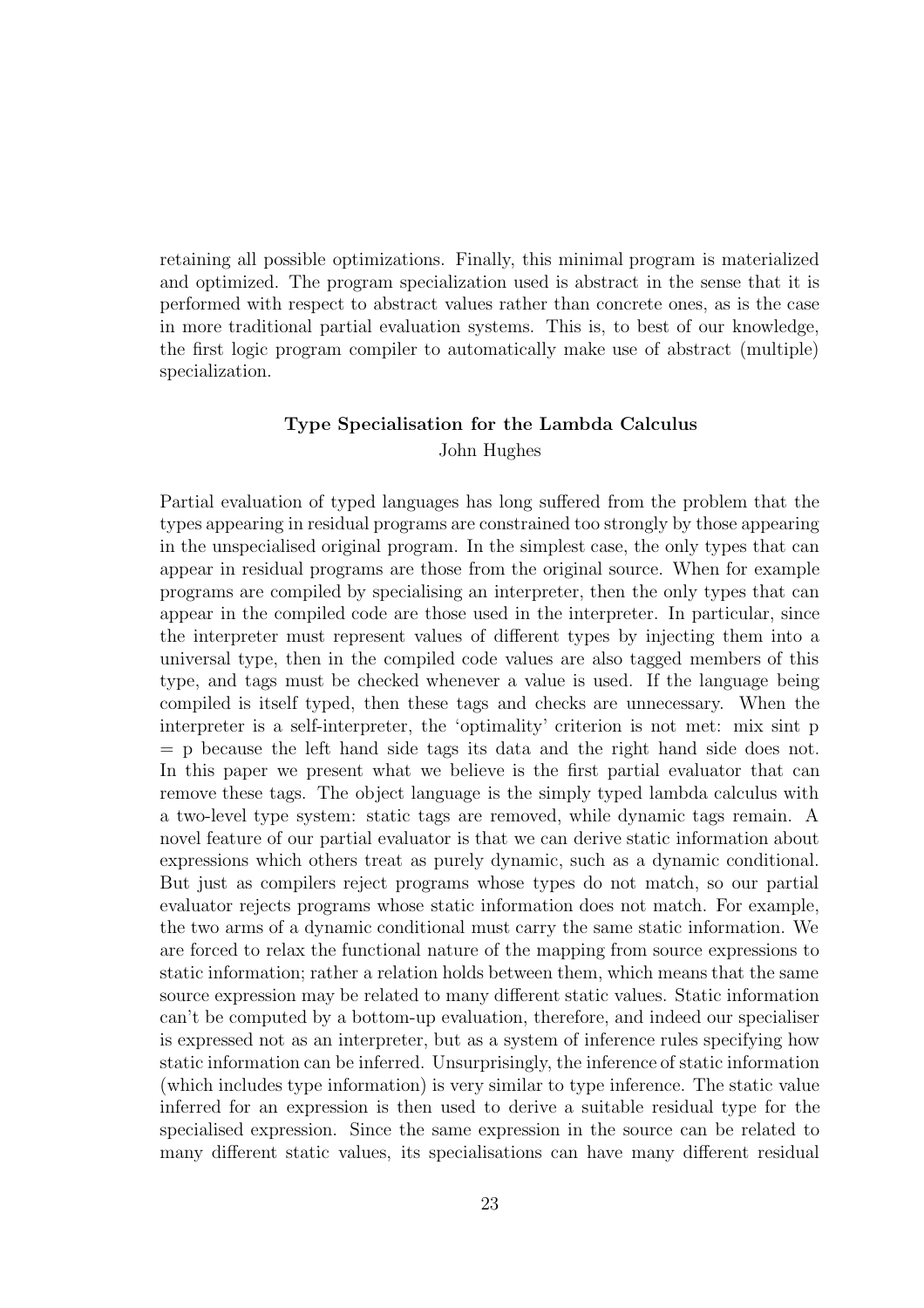types. An interesting aspect is that our specialiser need not use unfolding: we can 'evaluate' static expressions without unfolding function calls by inferring their static value. To demonstrate this we have implemented a specialised which doesn't unfold at all. But for this reason our specialiser is not 'optimal': when we compute mix sint p we eliminate type tags, but the residual program must be unfolded somewhat in order to recover p. The present specialised is just a toy, but we believe the techniques will scale up to make possible improved specialisation of real typed languages.

#### What Not to Do When Writing an Interpreter for Specialisation Neil D. Jones

A partial evaluator, given a program and a known "static" part of its input data, outputs a residual program in which computations depending only on the static data have been performed. *Ideally* the partial evaluator would be a "black box" able to extract nontrivial static computations whenever possible; which never fails to terminate; and which always produces residual programs of reasonable size and maximal efficiency, so all possible static computations have been done. Practically speaking, partial evaluators fall short of this goal; they may loop, sometimes pessimise, and/or explode code size. A partial evaluator is analogous to a spirited horse: while impressive results can be obtained when used well, the user must know what he/she is doing. Our thesis is that this knowledge can be communicated to new users of these tools. This paper presents a series of examples, concentrating on a quite broad and on the whole successful application area: using specialisation to remove interpretative overhead. It presents a series of examples, both positive and negative, to illustrate the effects of program style on the efficiency and size of the of target programs obtained by specialising an interpreter with respect to a known source program.

## BTA Algorithms to Ensure Termination of Off-line Partial Evaluation Neil D. Jones and Arne J. Glenstrup

A partial evaluator, given a program and a known "static" part of its input data, outputs a residual program in which computations depending only on the static data have been precomputed. Ideally the partial evaluator is a "black box" which both extracts nontrivial static computations whenever possible, and never fails to terminate. Practically speaking, partial evaluators fall short of this goal: they sometimes loop (typical of functional programming systems), or never loop but often give excessively conservative results (typical in logic programming).

This paper presents efficient algorithms (currently being implemented) for bindingtime analysis as used by off-line specialisers. These algorithms ensure that the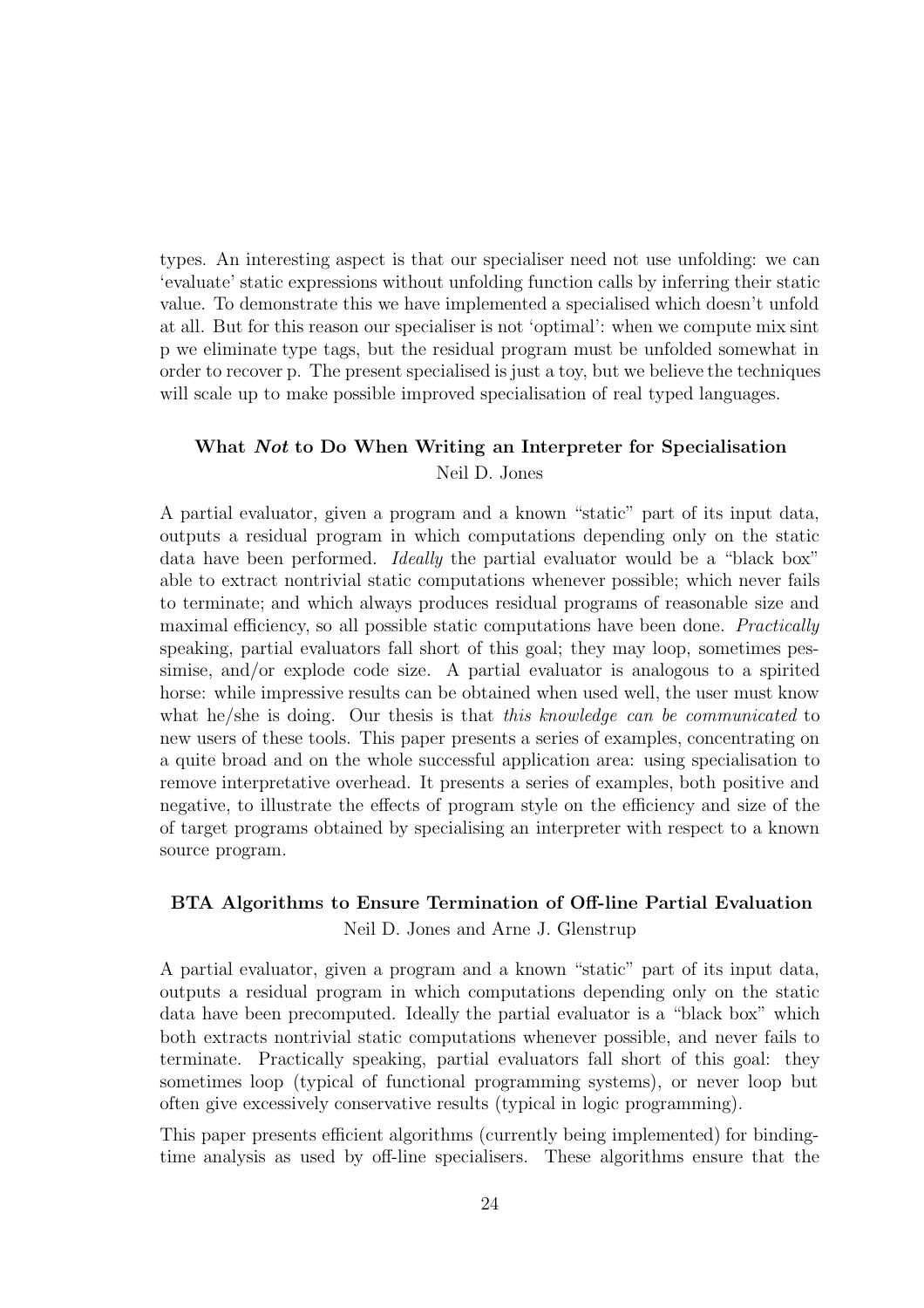specialiser performs nontrivial static computations if possible, and is at the same time guaranteed to terminate.

Further, the developed techniques have more general applications, including termination of term rewriting systems.

## Efficiently Generating Efficient Generating Extensions in Prolog Jesper Jørgensen and Michael Leuschel

The so called "cogen approach", writing a compiler generator instead of a specializer, to program specialization has been used with considerably success in partial evaluation of both functional and imperative languages. This paper demonstrates that this approach is also applicable to partial evaluation of logic programming languages, also called partial deduction. Self-application has not been as much in focus in partial deduction as in partial evaluation of functional and imperative languages, and the attempts to self-apply partial deduction system have, of yet, not been all together that successful. So especially for partial deduction the cogen approach could prove to have a considerable importance when it come to practical applications. It is demonstrated that using the cogen approach one gets very efficient compiler generators which generate very efficient generating extensions which in turn yield very good and non-trivial specialisation.

## Specification of a Class of Supercompilers Andrei Klimov

The specification of a class of supercompilers for a small functional language in form of Natural Semantics is presented. It defines a relation between source and residual programs with respect to an initial configuration, and the notions of driving, generalization, configuration splitting. The specification states what is to be a supercompiled program, and says nothing about how a supercompiler takes decisions to fold, to generalize, to split a configuration.

The purpose of the specification is to divide the task of proving properties of supercompilers into two parts: proving the property of the specification and proving that a particular supercompiler agrees with the specification. For example, the correctness theorem is proven once for the specification. Certain termination properties can be formulated and proven as well, such as the termination of the Turchin's algorithm of configuration splitting (1987).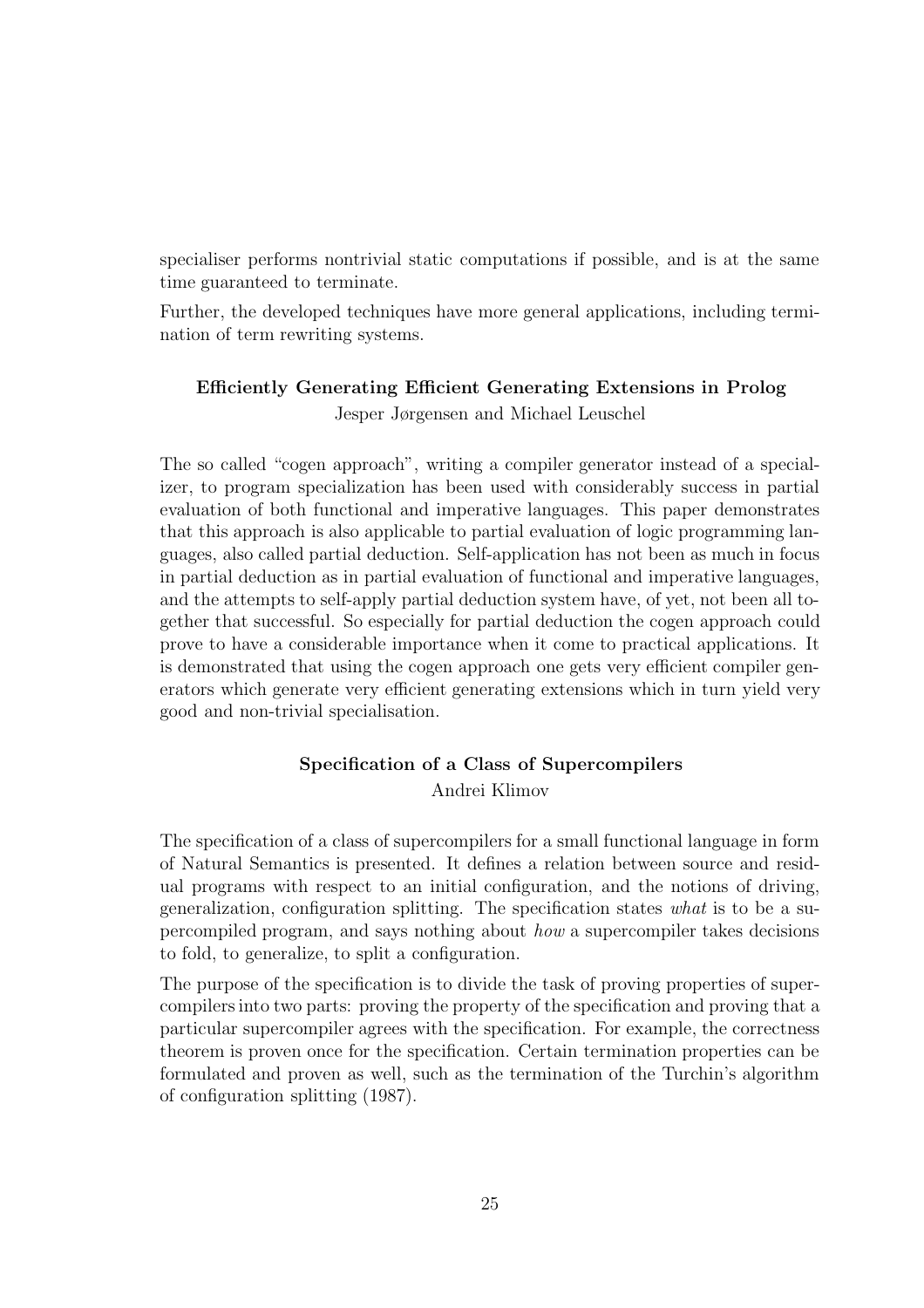#### Global Control for Partial Deduction through Characteristic Atoms and Global Trees

Michael Leuschel and Bern Martens

Recently, considerable advances have been made in the (online) control of logic program specialisation. A clear conceptual distinction has been established between local and global control and on both levels concrete strategies as well as general frameworks have been proposed. For global control in particular, recent work has developed concrete techniques based on the preservation of characteristic trees (limited, however, by a given, arbitrary depth bound) to obtain a very precise control of polyvariance. On the other hand, the concept of an m-tree has been introduced as a refined way to trace "relationships" of partially deduced atoms, thus serving as the basis for a general framework within which global termination of partial deduction can be ensured in a non ad hoc way. Blending both, formerly separate, contributions, in this paper, we present an elegant and sophisticated technique to globally control partial deduction of normal logic programs. Leaving unspecified the specific local control one may wish to plug in, we develop a concrete global control strategy combining the use of characteristic atoms and trees with global (m-)trees. We thus obtain partial deduction that always terminates in an elegant, non ad hoc way, while providing excellent specialisation as well as fine-grained (but reasonable) polyvariance. We conjecture that a similar approach may contribute to improve upon current (online) control strategies for functional program transformation methods such as (positive) supercompilation.

#### The Experiments on Partial Evaluation in APS

Alexander A. Letichevsky

Algebraic programming system APS [15] has been used for the development of a partial evaluator for extended higher order untyped lambda calculus. Partial evaluator is considered as a generic program which defines an operational semantics of a programming language based on ˘-calculus. To obtain satisfactory results on selfapplication, three consistent levels of extension for ˘-calculus are considered: pure ˘-calculus, semantic extension compatible with its classical denotational semantics, and metalevel extension, which allows to manipulate with ˘-terms as syntactic objects. The partial evaluators for pure ˘-calculus and its semantic extension are proved to possess main properties: correctness, completeness, termination and optimality with respect to generic parameters. There are no restrictions on specialized program and partial evaluator diverges only when specialized program diverges for all values of dynamic variables. Evaluators use online binding time analysis and are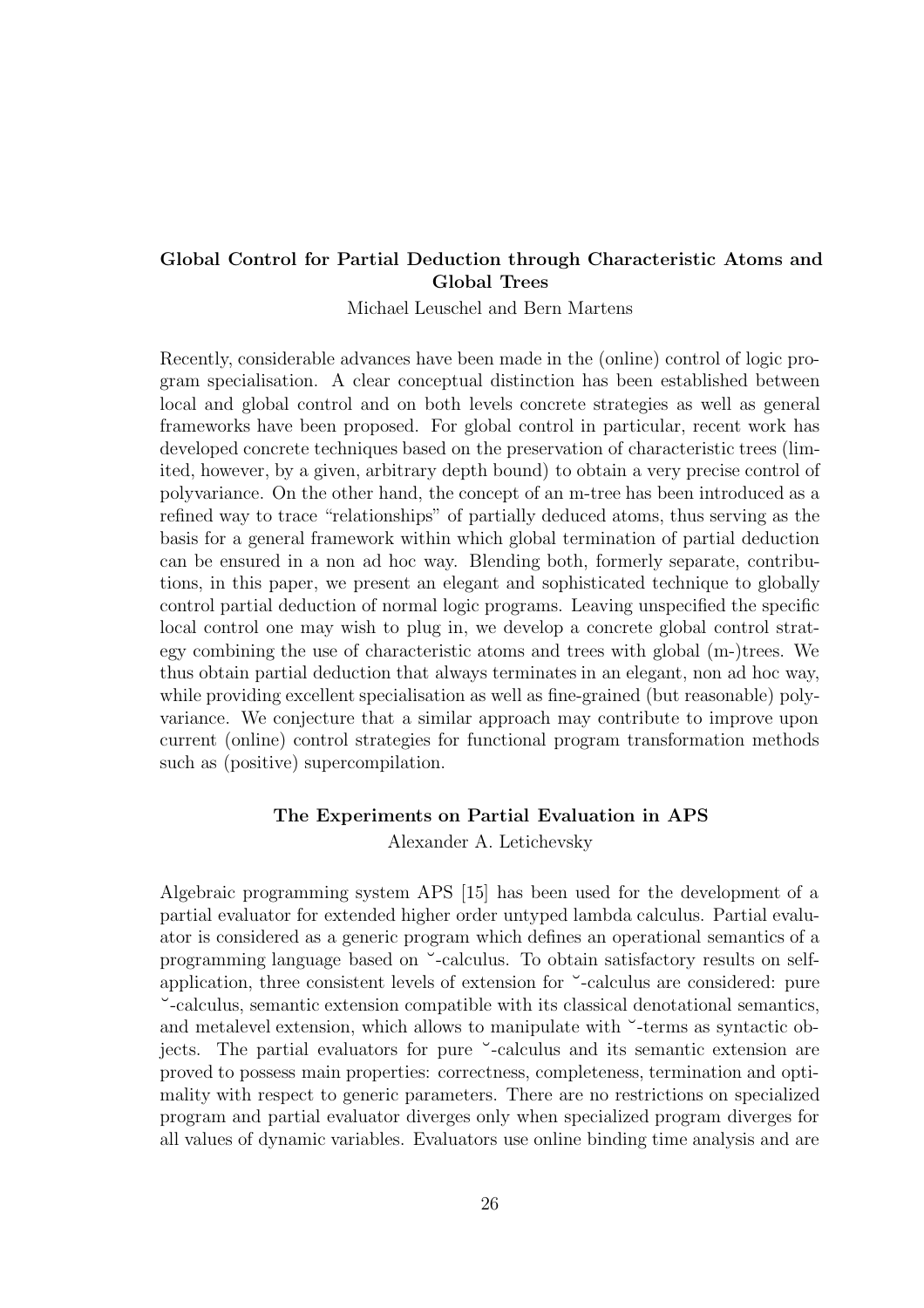expressed as systems of rewriting rules implemented in algebraic programming system APS. All partial evaluators may be expressed in metalevel extension of ˘-calculi and used for self-application and specialization.

## Current Developments in Partial Evaluation for Equational Programs Alain Miniussi and David Sherman

Equational programs, which use term-rewriting as their basic implementation method, can be greatly improved by partial evaluation of intermediate code programs written in EM code. Such transformation removes various kinds of overhead associated with rewriting, such as intermediate rewriting steps, boxing and unboxing of arithmetic values, and intermediate constructions resulting from recursive definitions. Unfolding strategies for equational programs must be both terminating, and good enough with respect to pragmatic criteria. In this paper we give a general introduction to the particular problems associated with partial evaluation of equational programs, and propose some criteria for deciding whether an unfolding strategy is good enough from a practical standpoint. We then present a new algorithm for driving unfolding of EM code programs, and show that, in addition to terminating, it produces a good result. As we have already implemented the new strategy, this final point is demonstrated with a number of concrete examples.

#### Evolution of Partial Evaluators: Removing Inherited Limits

Torben Æ. Mogensen

We show the evolution of partial evaluators over the past ten years from a particular perspective: the attempt to remove limits on the structure of residual programs that are inherited by structural bounds in the original programs. It will often be the case that a language allows an unbounded number or size of a particular features, but each program (being finite) will only have a finite number or size of these features. If the residual programs cannot overcome the bounds given in the original program, that can be seen as a weakness in the partial evaluator, as it potentially limits the effectiveness of residual programs. The inherited limits are best observed through specializing a self-interpreter and examining the object programs produced by specialisation of this. We show how historical developments in partial evaluators gradually remove inherited limits, and suggest how this principle can be used as a guideline for further development.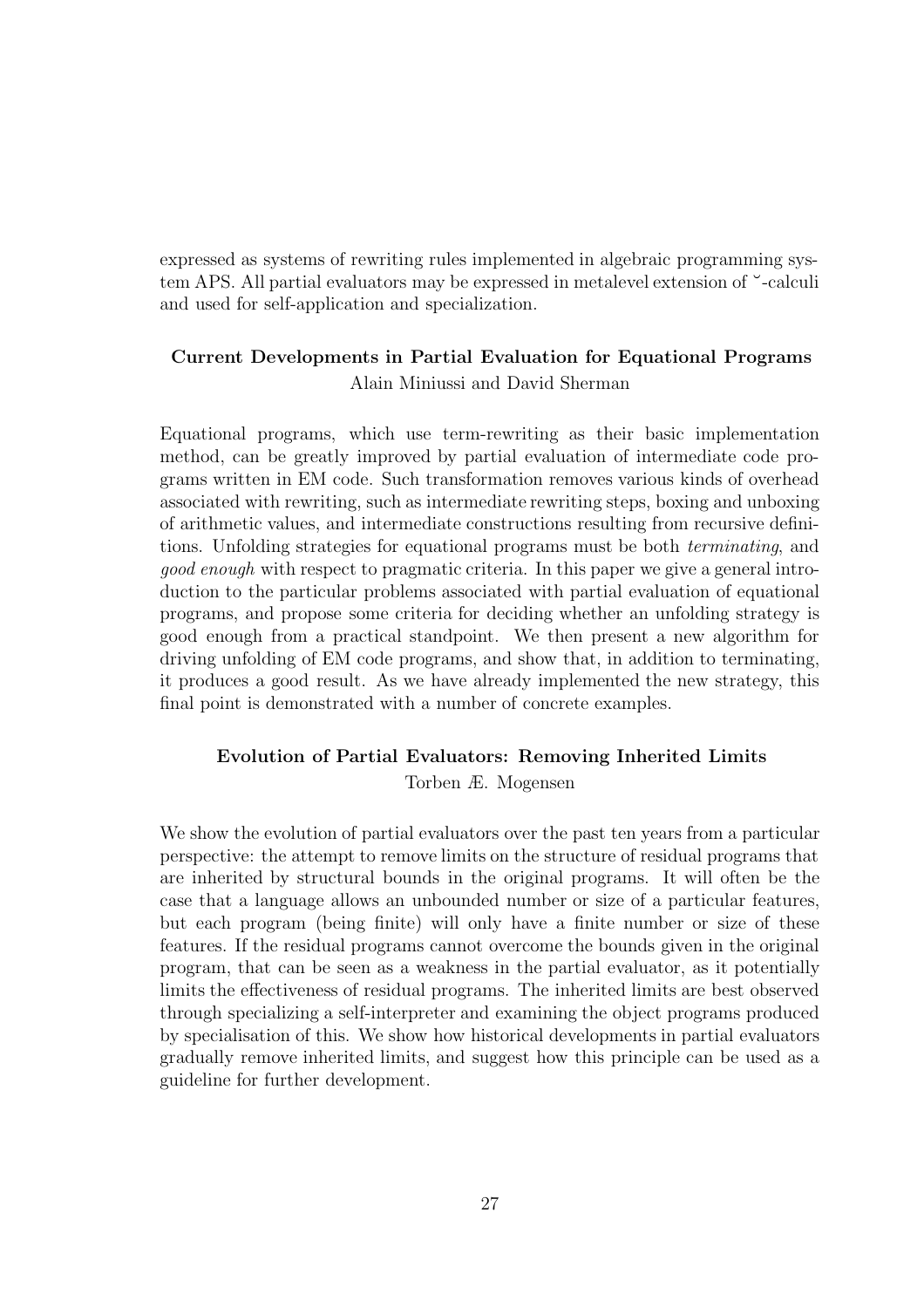#### The Functional Approach to Analyses and Transformations of Imperative Programs

Barbara Moura and Charles Consel

Since the late eighties, the imperative programming language community has been studying intermediate program representations, where imperative features are represented functionally [6,22]. These intermediate representations, such as Static Single Assignment [6], are widely used in advanced optimizing compilation. However, although imperative features are dealt with in a functional fashion, they are still based upon an imperative framework. We propose to go a step further by transforming an imperative program into a fully executable functional form.

We present a set of transformations on the functional representation to put it into a suitable form for accurate program analyses and transformation — as accurate as the result of analyzing the imperative program directly. The main contributions of this work are:

- to propose a set of transformations that makes imperative programs amenable to functional programming technology,
- to show that new program analyses and transformations can be developed in a functional framework and applied to imperative languages.

We apply our transformation scheme to programs written in higher-order, imperative language and show its practicality and accuracy in context of a partial evaluator for higher- order, pure, functional programs.

#### A Self-Applicable Supercompiler

Andrei P. Nemytykh, Victoria A. Pinchuk, and Valentin F. Turchin

A supercompiler is a program which can perform a deep transformation of programs using a principle which is similar to *partial evaluation*, and can be referred to as metacomputation. Supercompilers that have been in existence up to now (see [21], [20]) were not self-applicable: this is a more difficult problem than self-application of a partial evaluator, because of the more intricate logic of supercompilation. In the present paper we describe the first self-applicable model of a supercompiler and present some tests. Three features distinguish it from the previous models and make self-application possible: (1) The input language is a subset of Refal which we refer to as flat Refal. (2) The process of driving is performed as a transformation of pattern-matching graphs. (3) Metasystem jumps are implemented, which allows the supercompiler to avoid interpretation whenever direct computation is possible.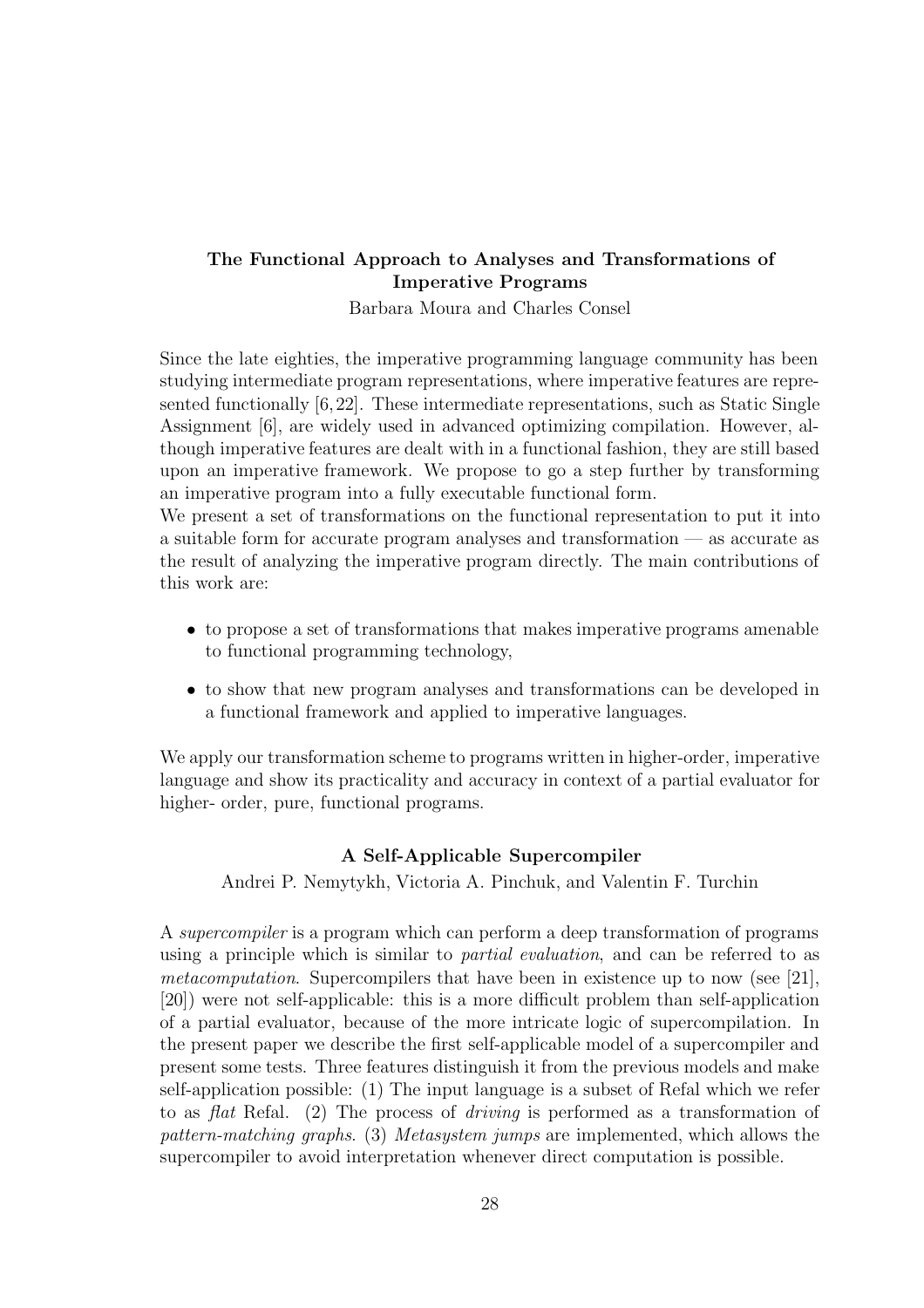## Lockstep Transformations Kristian Nielsen

We view program transformation as consisting of three distinct parts: external interface, choice of internal specialization technique, and control of transformation. The aim of this work is to achieve a better understanding of the relation between the internal specialization techniques used in existing partial evaluation and related transformation techniques.

A class of simple functional languages is proposed for which a class of lockstep transformations is defined and proven correct w.r.t. the operational semantics. A simple functional language represents a "typical" language in the field of partial evaluation, and lockstep transformation captures some common elements of partial evaluationlike transformations. The framework is general enough to describe faithfully a wide range of transformations including for example the partial evaluator Similix and Wadler's deforestation.

By recasting different techniques as instances of a single, more general framework their similarities are exposed thus facilitating the exchange of techniques and ideas among different parts of the field. As a concrete example of this we give an efficient implementation of Wadler's deforestation based on the implementation techniques used in Similix.

# Multi-Level Lambda-Calculi: an Algebraic Description

Flemming Nielson and Hanne Riis Nielson

Two-level lambda-calculi have been heavily utilised for applications such as partial evaluation, abstract interpretation and code generation. Each of these applications pose different demands on the exact details of the two-level structure and the corresponding inference rules. We therefore formulate a number of existing systems in a common framework. This is done in such a way as to conceal those differences between the systems that are not essential for the multi-level ideas (like whether or not one restricts the domain of the type environment to the free identifiers of the expression) and thereby to reveal the deeper similarities and differences. In their most general guise the multi-level lambda-calculi allow multi-level structures that are not restricted to (possibly finite) linear orders and thereby generalise previous treatments in the literature.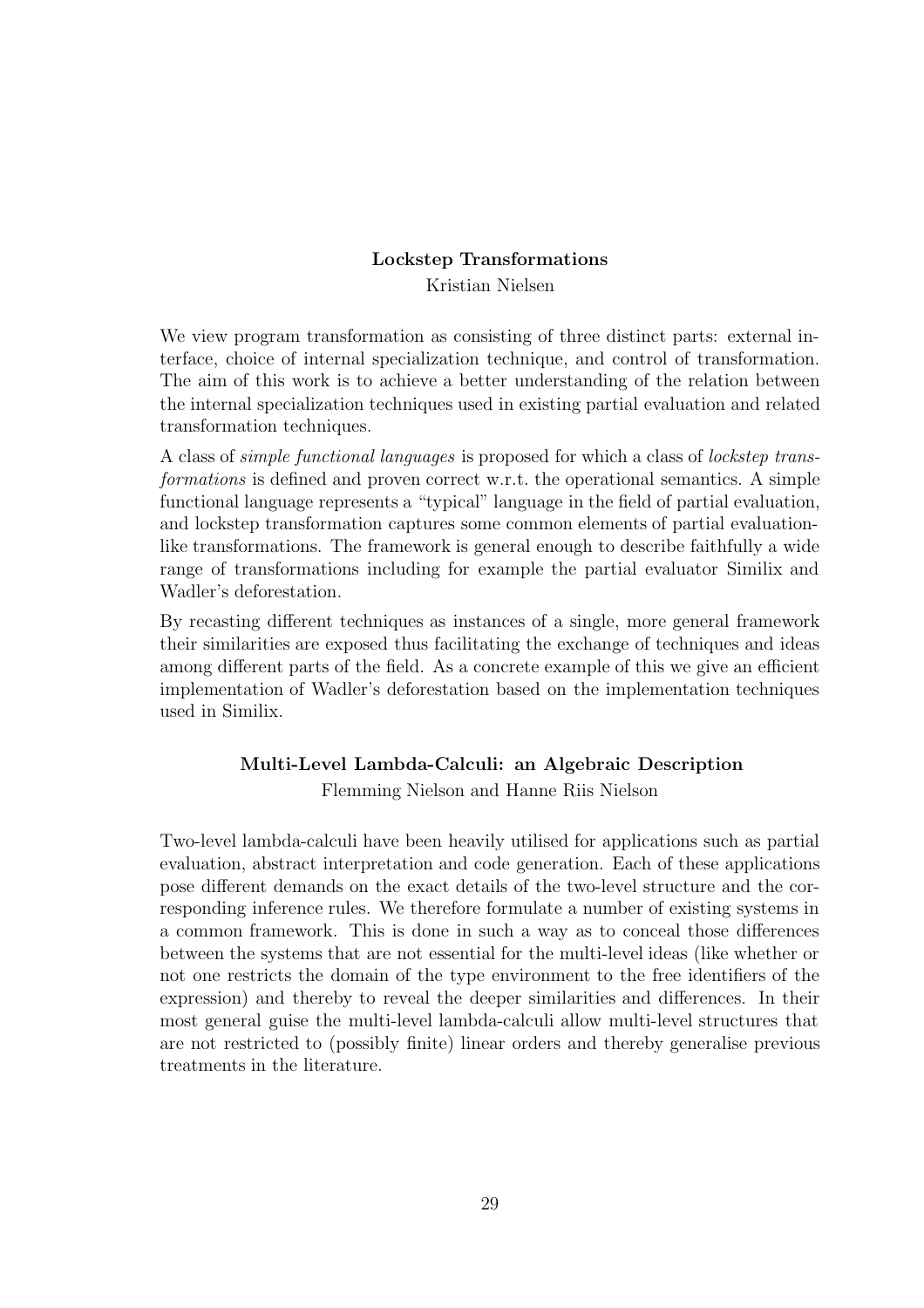#### A Comparative Revisitation of Some Program Transformation **Techniques**

Alberto Pettorossi and Maurizio Proietti

We revisit the main techniques of program transformation which are used in partial evaluation, mixed computation, supercompilation, generalized partial computation, rule-based program derivation, program specialization, compiling control, and the like. We present a methodology which underlines these techniques as a common pattern of reasoning, and it explains the various correspondences which can be established among them. This methodology consists of three steps: i) symbolic computation, ii) search for regularities, and iii) program extraction. We also discuss some control issues which occur in performing these steps.

## A Theory of Logic Program Specialization and Generalization for Dealing with Input Data Properties

Alberto Pettorossi and Maurizio Proietti

We address the problem of specializing logic programs w.r.t. the contexts where they are used. We assume that these contexts are specified by means of computable properties of the input data. We describe a general method by which, given a program  $P$ , we can derive a specialized program  $P'$  such that  $P$  and  $P'$  are equivalent w.r.t. every input data satisfying a given property. Our method extends the techniques for partial evaluation of logic programs based on Lloyd and Shepherdson's approach, where a context can only be specified by means of a finite set of bindings for the variables of the input goal. In contrast to most program specialization techniques based on partial evaluation, our method may achieve superlinear speedups, and it does so by using a novel generalization technique.

#### Program Slicing, Differencing, and Merging

Thomas Reps

Not available.

#### Program Specialization via Program Slicing

Thomas Reps and Todd Turnidge

I will describe the use of program slicing to perform a certain kind of programspecialization operation. The specialization operation that slicing performs is different from the specialization operations performed by algorithms for partial evaluation, supercompilation, bifurcation, and deforestation. In particular, I present an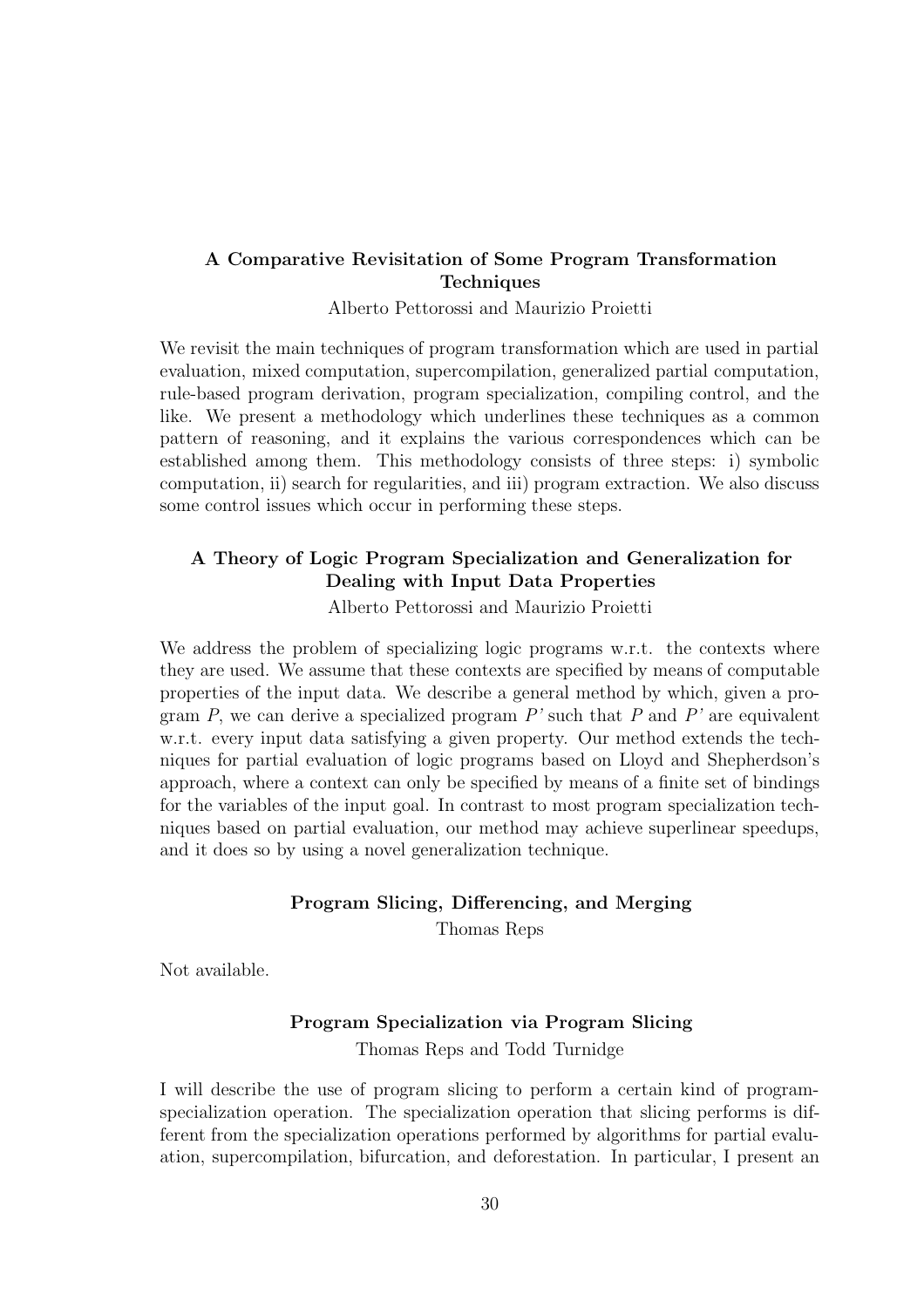example in which the specialized program that is created via slicing could not be created as the result of applying partial evaluation, supercompilation, bifurcation, or deforestation to the original unspecialized program. Specialization via slicing also possesses an interesting property that partial evaluation, supercompilation, and bifurcation do not possess: The latter operations are somewhat limited in the sense that they support tailoring of existing software only according to the ways in which parameters of functions and procedures are used in a program. Because parameters to functions and procedures represent the range of usage patterns that the designer of a piece of software has anticipated, partial evaluation, supercompilation, and bifurcation support specialization only in ways that have already been "foreseen" by the software's author. In contrast, the specialization operation that slicing supports permits programs to be specialized in ways that do not have to be anticipated by the author of the original program.

#### Data Specialization

#### Erik Ruf and Todd Knoblock

Program staging improves the performance of a program whose inputs vary at different rates by separating it into two phases: an early phase which performs computations dependent only on slowly-changing inputs, and a late phase which performs the remainder of the work given the remaining inputs and the results of the early computations.Staging techniques based on partial evaluation achieve power and generality by reifying these results as code in the form of a dynamically generated residual program. In this talk, we introduce an alternative approach in which the results of early computations are reified as a data structure,allowing both the early and late phases to be generated statically.By avoiding dynamic code manipulation, we trade some power and generality in return for simplicity of implementation and rapid payback. We describe an implementation based on memoization and its use in staging computations in an interactive graphics rendering system .

## Data Specialization of Graphics Shading Code Erik Ruf and Todd Knoblock

Demonstration: Data Specialization for Interactive Graphics We will demonstrate our system for interactive manipulation of shading parameters for three-dimensional rendering. The system takes as input user-defined shading procedures, written in a subset of C, which are then automatically restaged for interactive use. Users of the system typically experiment with multiple values for a single shader parameter while leaving the others constant. Thus, we benefit by generating a late stage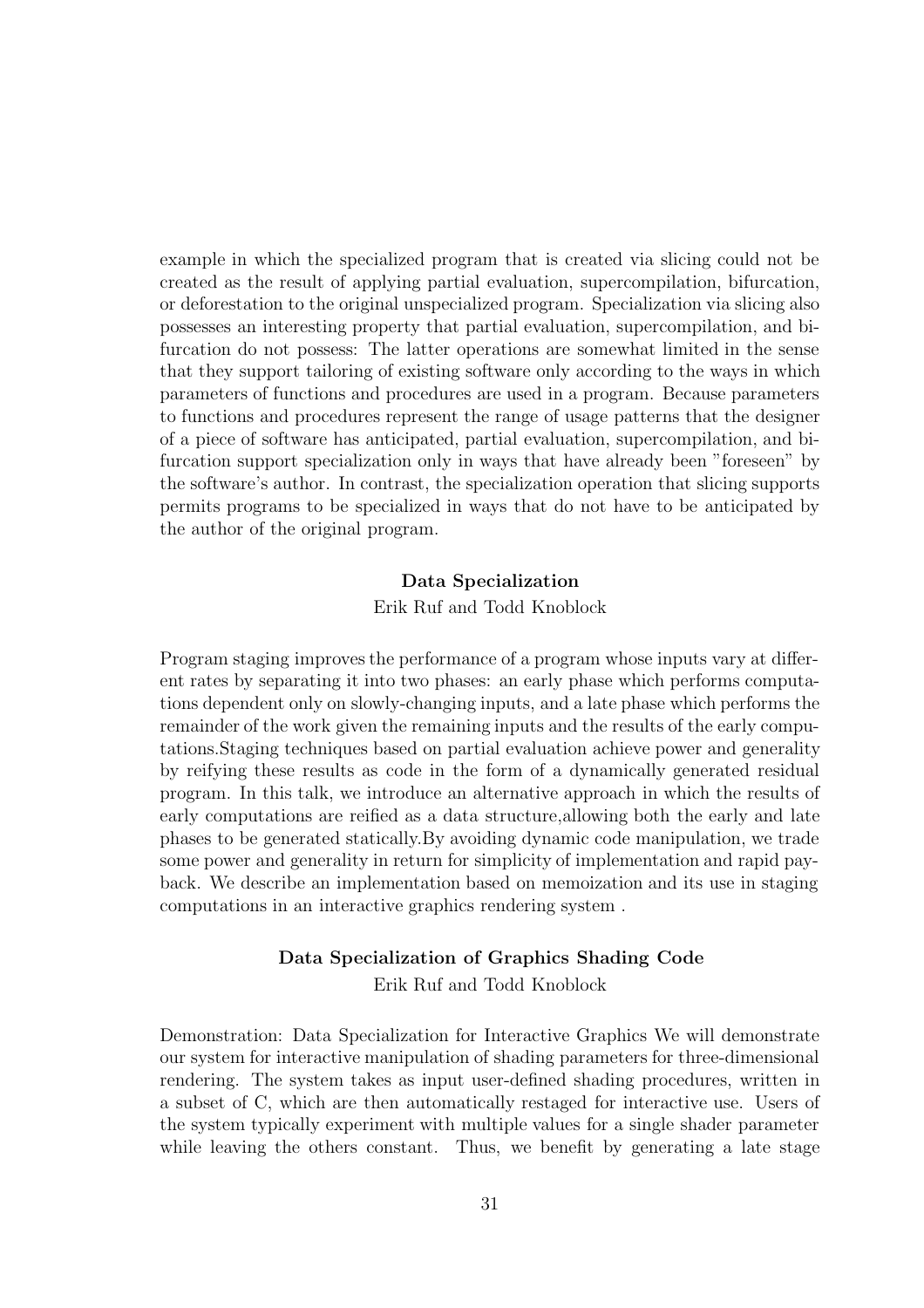that performs only those computations depending on the parameter being varied; all other values needed by the shader are precomputed and cached by the early stage. The resulting improvement in speed makes it possible to interactively view parameter changes for relatively complex shading models such as procedural solid texturing.

## Specialization of Imperative Programs through Analysis of Relational Expressions

Alexander Sakharov

An original analysis method for specialization of imperative programs is described in this paper. This analysis is an inter-procedural data flow method operating on control flow graphs and collecting information about program expressions. It applies to various procedural languages. The set of analyzed formulas includes equivalences between program expressions and constants, linear-ordering inequalities between program expressions and constants, equalities originating from some program assignments, and atomic constituents of controlling expressions of program branches. Analysis is executed by a worklist-based fixpoint algorithm which interprets conditional branches and ignores some impossible paths. This analysis algorithm incorporates a simple inference procedure that utilizes both positive and negative information. The analysis algorithm is shown to be conservative; its asymptotic time complexity is cubic. A polyvariant specialization of imperative programs, that is based on the information collected by the analysis, is also defined at the level of nodes and edges of control flow graphs. The specialization incorporates a further refinement of analysis information through local propagation. Multiple variants are produced by replicating subgraphs whose in-links are limited to one node.

#### Program Development by Proof Transformation

Helmut Schwichtenberg

Goad's technique of program development by 'pruning' proof trees is explained. As an example we discuss the maximal segment problem of Bates/Constable. The existence proof corresponding to the obvious quadratic algorithm is transformed into a proof yielding a linear algorithm, using additional knowledge about the data (in this case monotonicity of the measure function).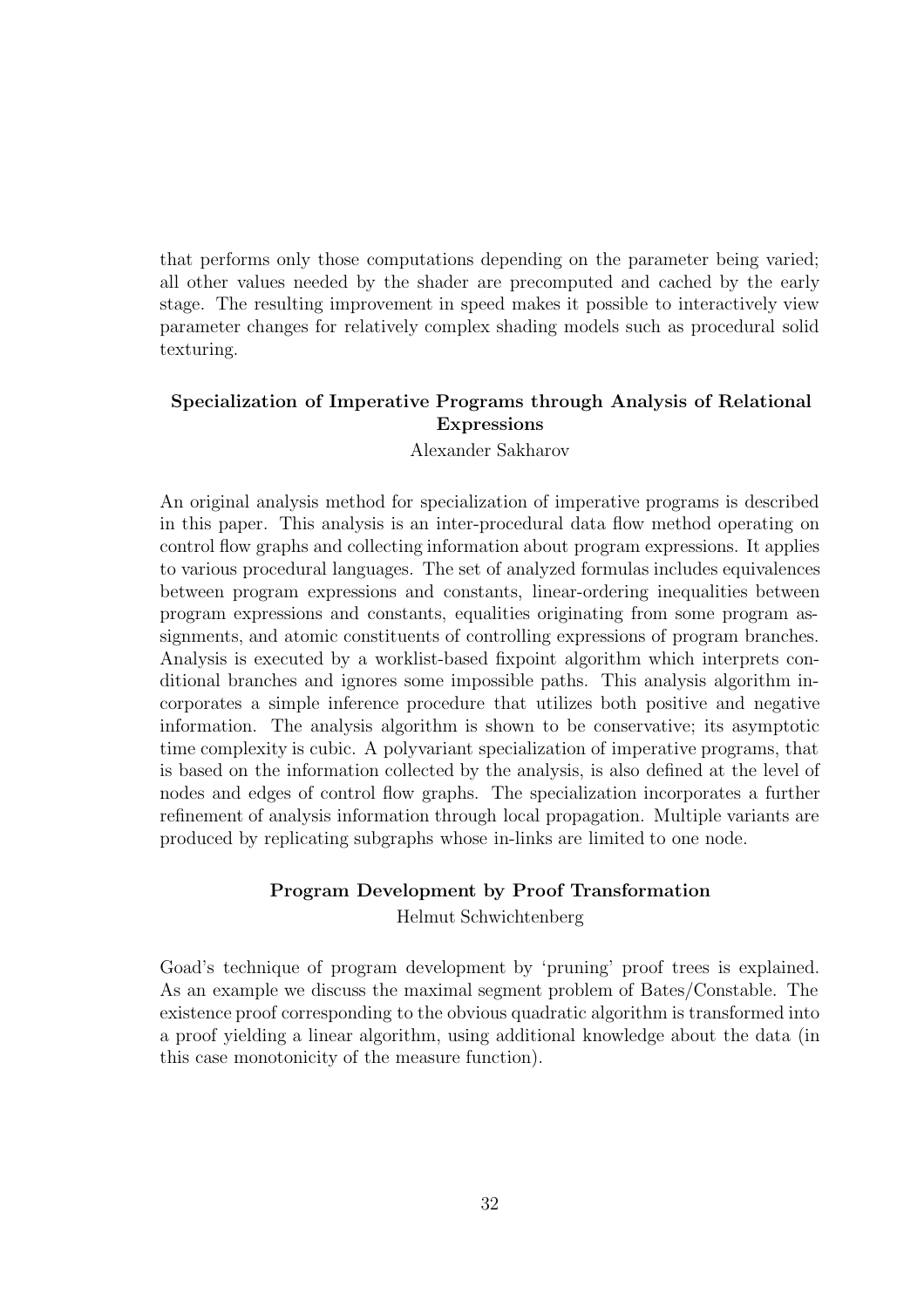## ML Pattern Match Compilation and Partial Evaluation Peter Sestoft

We derive a compiler for ML-style pattern matches. It is conceptually simple and produces reasonably good compiled matches. The derivation is inspired by the instrumentation and partial evaluation of naive string matchers (Consel and Danvy 1989; Futamura and Nogi 1988). Following that paradigm, we first present a general and naive ML pattern matcher, instrument it to collect and exploit extra information, and show that partial evaluation of the instrumented general matcher with respect to a given match produces an efficient specialized matcher.

We then discard the partial evaluator and show that a match compiler can be obtained just by slightly modifying the instrumented general matcher. The resulting match compiler is interesting in its own right, and naturally detects inexhaustive matches and redundant match rules.

## Some Relationships between Partial Evaluation and Meta-Programming Tim Sheard

Meta-programs are programs that manipulate object-programs. Language tools usually consist of an *object-language* in which the programs being manipulated are expressed, and a meta-language that is used to describe the manipulation. One use of meta-programming technology is to generate object-programs.

We describe a system of phased computation where meta-programming abilities are built into a language rather than added on as extra-language pre- or post-processors. We describe how such a system can be statically typed, and how it can provide many of the benefits usually associated with macro systems, partial evaluators, and high level specification languages.

#### Meta-ML

Tim Sheard

Not available.

## Self-Applicable Online Partial Evaluation Michael Sperber

We propose a hybrid approach to partial evaluation to achieve self-application of realistic online partial evaluators. Whereas the offline approach to partial evaluation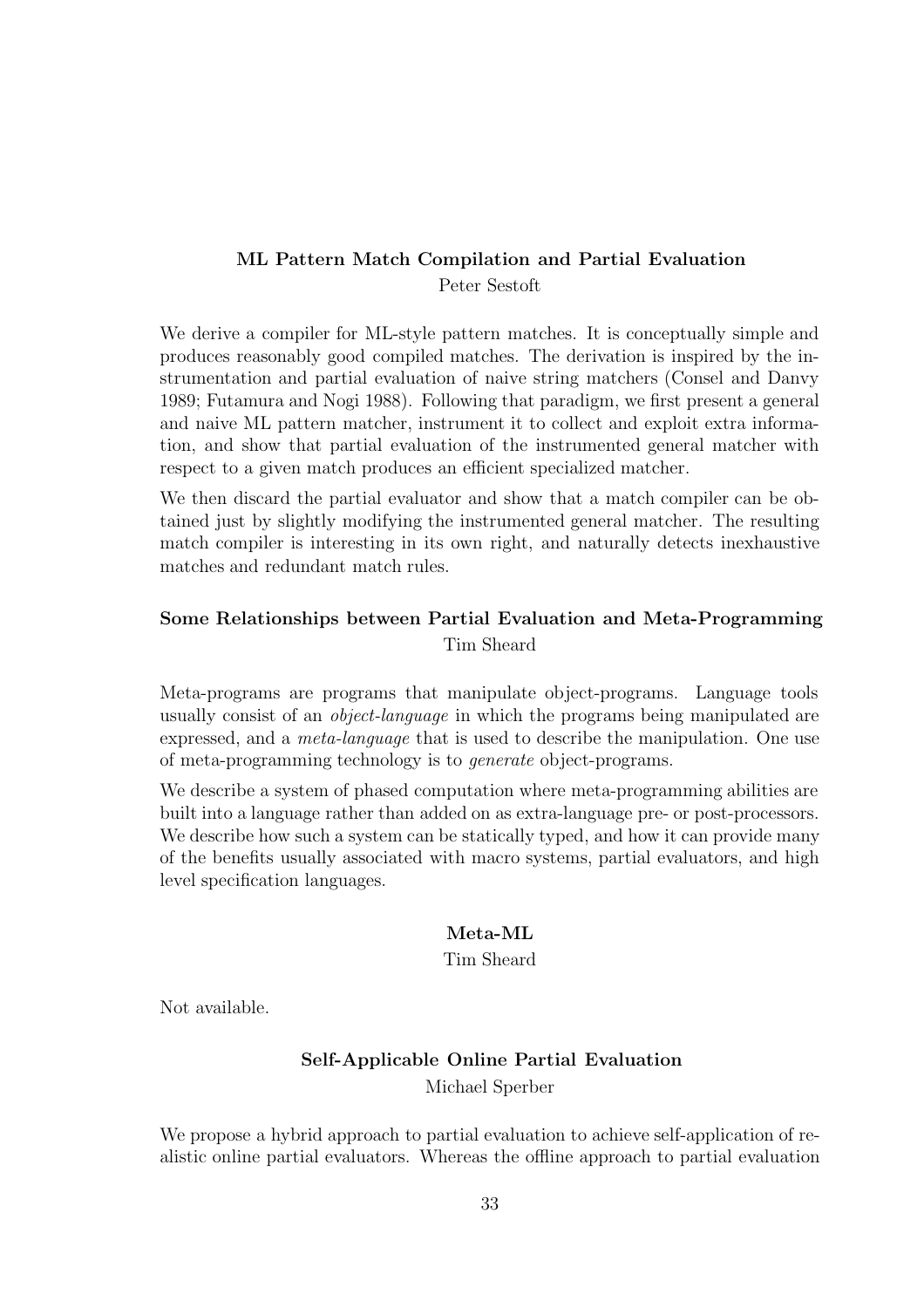leads to efficient specializers and self-application, online partial evaluators perform better specialization at the price of efficiency. Moreover, no online partial evaluator for a realistic language has been successfully self-applied. We propose a binding-time analysis for an online partial evaluator. The analysis distinguishes between static, dynamic, and unknown binding times. Thus, it makes some reduce/residualize decisions offline while leaving others to the specializer. The analysis does not introduce unnecessary generalizations. After some standard binding-time improvements, our partial evaluator successfully self-applies.

#### Partial Evaluation through Partial Parametrisation

S. Doaitse Swierstra

We have presented a way of defining combinator parsers in such a way that they achieve deterministic parsing and error recovery for LL(1) grammars. Only the basic combinators have to be redefined, whereas all higher level combinators, which have been defined using the low level ones, can be used without having to be adapted.

The program, which makes use of partial parametrisation, implicitly performs a grammar analysis, and optimises itself—provided the implementation of the functional language is fully lazy—into the efficient—more conventional—form, which is normally generated by parser generators.

We further have shown how this method cannot be easily extended to parsers which have been formulated in the so-called monadic form. We indicated however, how by making use of techniques borrowed from the attribute grammar area, program transformations can be performed which enable the aforementioned optimising form of execution.

## Hylomorphism in Triplet Form: An Ideal Internal Form for Functional Program Optimization

Akihiko Takano (joint work with Erik Meijer)

Hylomorphism is originally defined as a composition of a catamorphism (a generalized fold) and an anamorphism (a generalized unfold). In our previous work, we introduced a triplet form representation of hylos and showed how the essence of the shortcut deforestation could be captured in more general setting. In this talk, we provide a brief and intuitive view for the three components of hylo, and demonstrate how it facilitates automatic program optimization.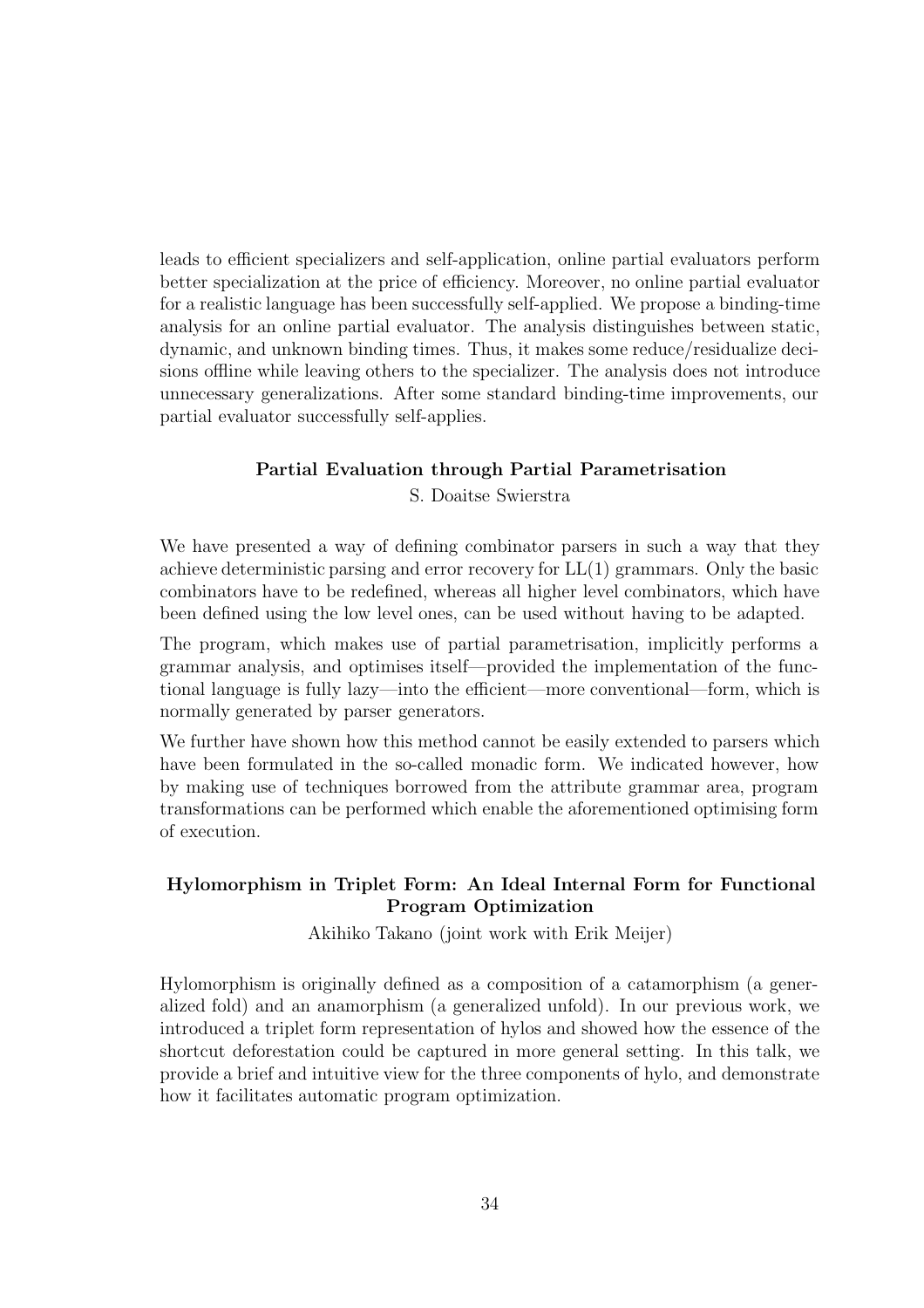## Metacomputation: Metasystem Transitions plus Supercompilation Valentin F. Turchin

Metacomputation is a computation which involves metasystem transitions(MST for short) from a computing machine  $M$  to a metamachine  $M'$  which controls, analyzes and imitates the work of M. Semantics-based program transformation, such as partial evaluation and supercompilation (SCP), is metacomputation. Metasystem transitions may be repeated, as when a program transformer gets transformed itself. In this manner MST hierarchies of any height can be formed.

The paper reviews one strain of research which was started in Russia in the late 1960s - early 1970s and became known for the development of supercompilation as a distinct method of program transformation. After a brief description of the history of this research line, the paper concentrates on those results and problems where supercompilation is combined with repeated metasystem transitions.

## References

- [1] L. O. Andersen. Program Analysis and Specialization for the C Programming Language. PhD thesis, DIKU, University of Copenhagen, Dept. of Computer Science, University of Copenhagen, Universitetsparken 1, DK-2100 København Ø, May 1994.
- [2] D. Bjørner, A. P. Ershov, and N. D. Jones, editors. Partial Evaluation and Mixed Computation, Amsterdam, 1988. North-Holland.
- [3] W.-N. Chin. Towards an automated tupling strategy. In Schmidt [17], pages 119–132.
- [4] C. Consel, editor. *Proceedings of the ACM SIGPLAN Workshop on Partial* Evaluation and Semantics-Based Program Manipulation PEPM '92, San Francisco, CA, June 1992. Yale University. Report YALEU/DCS/RR-909.
- [5] C. Consel and O. Danvy. Tutorial notes on partial evaluation. In Proc. 20th Annual ACM Symposium on Principles of Programming Languages, pages 493– 501, Charleston, South Carolina, Jan. 1993. ACM Press.
- [6] R. Cytron, J. Ferrante, B. K. Rosen, M. N. Wegman, and F. K. Zadeck. Efficiently computing static single assignment form and the control flow graph. ACM Trans. Prog. Lang. Syst., 13(4):451–490, Oct. 1991.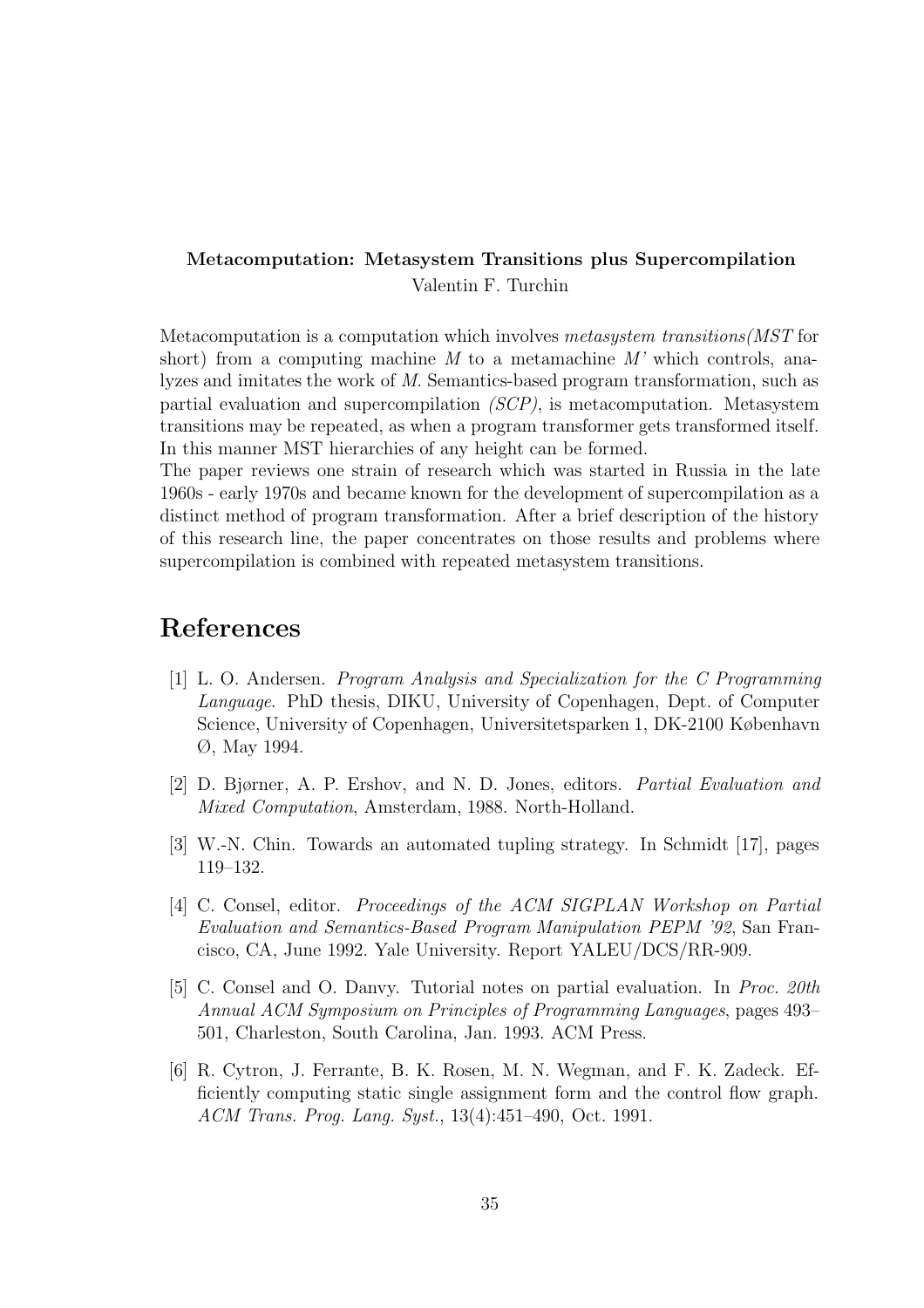- [7] O. Danvy, R. Glück, and P. Thiemann, editors. *Partial Evaluation*, volume 1110 of Lecture Notes in Computer Science, Dagstuhl, Germany, Feb. 1996. Springer Verlag, Heidelberg.
- [8] A. P. Ershov, D. Bjørner, Y. Futamura, K. Furukawa, A. Haraldsson, and W. Scherlis, editors. Special Issue: Selected Papers from the Workshop on Partial Evaluation and Mixed Computation, 1987 (New Generation Computing, vol. 6, nos. 2,3). Ohmsha Ltd. and Springer-Verlag, 1988.
- [9] J. Gallagher. Specialization of logic programs. In Schmidt [17], pages 88–98.
- [10] P. Hudak and N. D. Jones, editors. Proceedings of the ACM SIGPLAN Symposium on Partial Evaluation and Semantics-Based Program Manipulation PEPM '91, New Haven, CT, June 1991. ACM. SIGPLAN Notices 26(9).
- [11] Journal of Functional Programming 3(3), special issue on partial evaluation, July 1993. Neil D. Jones, editor.
- [12] Journal of Logic Programming 16 (1,2), special issue on partial deduction, 1993. Jan Komorowski, editor.
- [13] N. D. Jones, C. K. Gomard, and P. Sestoft. Partial Evaluation and Automatic Program Generation. Prentice Hall, 1993.
- [14] Lisp and Symbolic Computation 8 (3), special issue on partial evaluation, 1995. Peter Sestoft and Harald Søndergaard, editors.
- [15] A. A. Letichevsky, J. V. Kapitonova, and S. V. Konozenko. Computations in APS. Theoretical Comput. Sci., 119:145–171, 1993.
- [16] W. Scherlis, editor. Proceedings of the ACM SIGPLAN Symposium on Partial Evaluation and Semantics-Based Program Manipulation PEPM '95, La Jolla, CA, June 1995. ACM Press.
- [17] D. Schmidt, editor. Proceedings of the ACM SIGPLAN Symposium on Partial Evaluation and Semantics-Based Program Manipulation PEPM '93, Copenhagen, Denmark, June 1993. ACM Press.
- [18] P. Sestoft. Bibliography on partial evaluation. Available through URL ftp://ftp.diku.dk/pub/diku/dists/jones-book/partial-eval.bib.Z.
- [19] P. Sestoft and H. Søndergaard, editors. Proceedings of the ACM SIGPLAN Workshop on Partial Evaluation and Semantics-Based Program Manipulation PEPM '94, Orlando, Fla., June 1994. ACM.